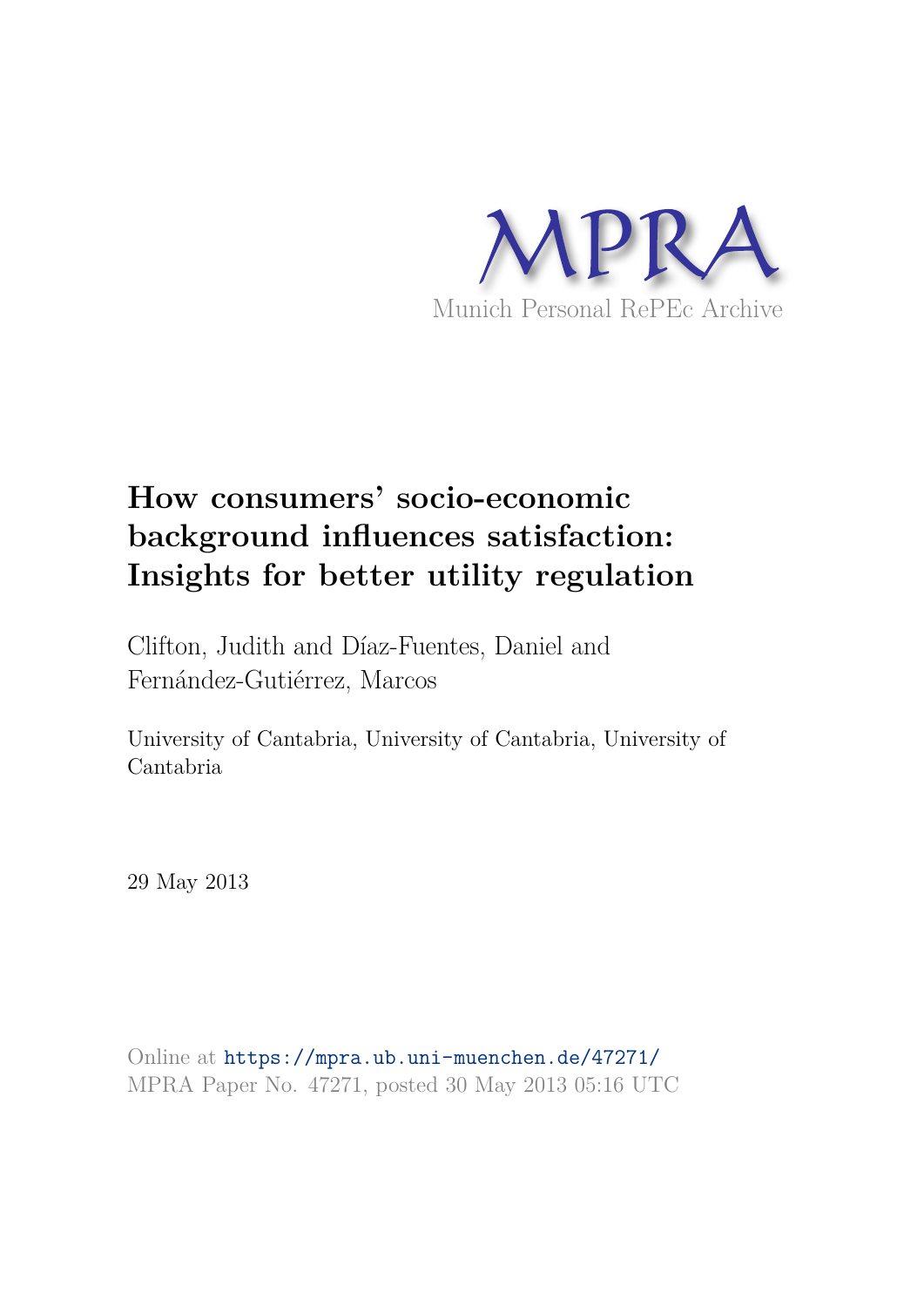# **How consumers' socio-economic background influences satisfaction: Insights for better utility regulation**

**Judith Clifton[1](#page-1-0) , Daniel Díaz-Fuentes and Marcos Fernández-Gutiérrez**

#### **Department of Economics, University of Cantabria, Spain**

#### Abstract

*Augmenting consumer welfare was a key justification behind the reform of utilities from the 1980s. But, three decades later, evidence is mounting that consumer satisfaction with household utilities is quite uneven. Moreover, governments, regulators and international organizations are increasingly recognizing that consumers from specific socio-economic backgrounds may be less satisfied than those from other backgrounds. To attend to this, instances of demand-side regulation have been implemented, but there remains a lack of empirical research on the precise links between consumers' socioeconomic background and their satisfaction. This article contrasts consumers' stated and revealed preferences for three major household utility services (electricity, gas and telecommunications, including internet) across twelve European countries. Contrasting stated and revealed preferences has been applied to policy on transportation, marketing and the environment: this article pioneers the application of this technique to the analysis of satisfaction with household utilities across multiple countries. We find strong evidence that consumers' socio-economic category matters: consumers with lower levels of education, the elderly and those who are not employed exhibit particular expenditure patterns and lower satisfaction levels vis-à-vis some of or all the services under analysis. We conclude by highlighting how our findings may be of use to regulators in the ongoing quest to improve the quality of utility regulation.* 

# Key words

*Utilities, regulation, satisfaction, socio-economic background, consumers, stated and revealed preferences.*

# JEL

-

*L94 Electric Utilities; L96 Telecommunications; L98 Government Policy; D18 Consumer protection.* 

<span id="page-1-0"></span><sup>&</sup>lt;sup>1</sup> Corresponding author: Judith Clifton, judith.clifton@unican.es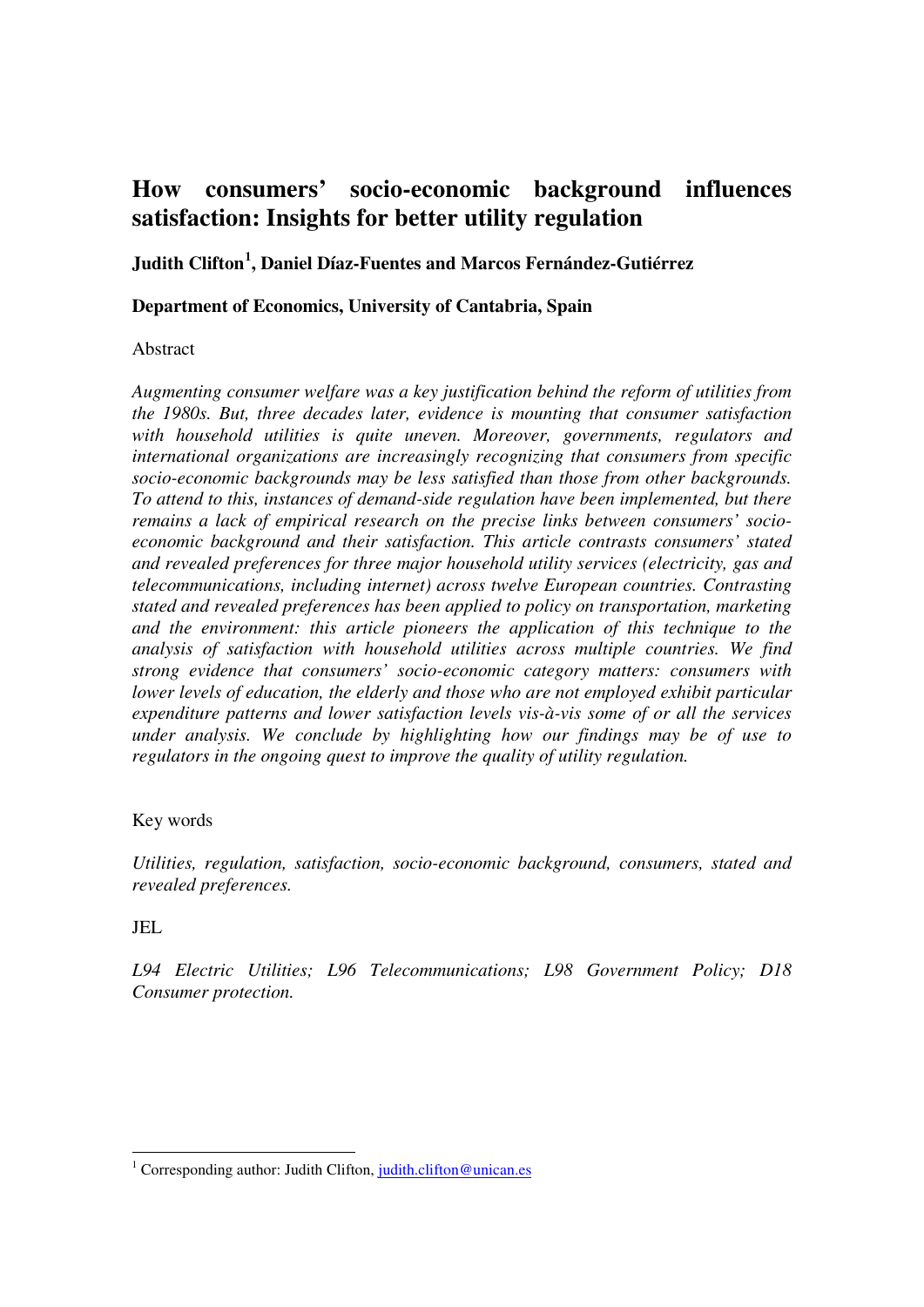#### **1. Introduction**

Governments, regulators, firms, consumer associations and international organizations are increasingly recognising that not all consumers are equally satisfied with household utility services, even after the consolidation of a wave of regulatory reform which began in the 1980s (OECD 2010). The core justification behind these reforms was, after all, to augment the efficiency of utility provision and pass the benefits to consumers, through increasing competition and choice, lowering prices, thus augmenting welfare and satisfaction (EC 2004; OECD 2009). Despite policy-makers' claims, Crew and Kleindorfer (2002:8) warned that deregulation was more complex than policy-makers surmised, and argued rent-seeking behaviour might lead to "mischief", whereby the redistribution of monopoly rent could allow powerful interests to gain the upper hand against consumers. Moreover, recent empirical evidence is suggesting that some consumers are less well positioned than others to deal with challenges brought about by deregulation (OECD 2008). This paper shows how different levels of consumer satisfaction with household utilities may be associated with the socio-economic background of consumers.

Mainstream approaches to utility regulation were designed from the supply-side, usually taking the form of means-based subsidies or geographical/product redistribution. Fresh thinking on regulation is emerging, however, which recognises mainstream approaches alone may be inadequate: demand-side regulation is being increasingly introduced as a complement to supply-side methods in Europe, North America, Australia, and beyond. One important development is that governmental agencies are increasingly using the concept of the potentially "vulnerable consumer" to deal with uneven experiences of household utility services in new legislation (examples from the UK include the Energy Act, passed in 2010 and the 2012 draft Water Bill). While applauding efforts to consider potentially vulnerable consumers in utility regulation, consumer associations have argued that firms still exercise great discretion in applying social tariffs (for instance, some energy providers only target pensioners, whilst their rivals also target lowerincome families). The concern remains that reductions are not always obtained by those who most need them (see Consumer Focus 2010). In response, efforts are ongoing to clarify and co-ordinate the concept of the potentially vulnerable consumer. It is argued this is a multi-dimensional category, which may be subject to the market in question, and may not necessarily be captured by means-testing alone (OFGEM 2012; Stern 2012; European Parliament 2012).

With new thinking on utility regulation ongoing, there remains the major problem of a lack of evidence on the *precise* interrelationship between consumers' socio-economic background and their satisfaction with utility services. The major policy concern addressed in this paper is whether consumers from particular socio-economic backgrounds are potentially gaining less than others in the current regulatory framework. We do so by examining consumers' socio-economic background and their expenditure decisions on, and satisfaction with, three major household utility services (electricity, gas and telecommunications, including the internet) across twelve European countries. Our approach is to contrast data on consumer satisfaction (Stated Preferences, henceforth, SP) with that on actual household expenditure (Revealed Preferences, RP). Following Whitehead *et al.* (2008), combining the analysis of RP and SP has the advantage of avoiding the potential weaknesses of using just one source alone, as will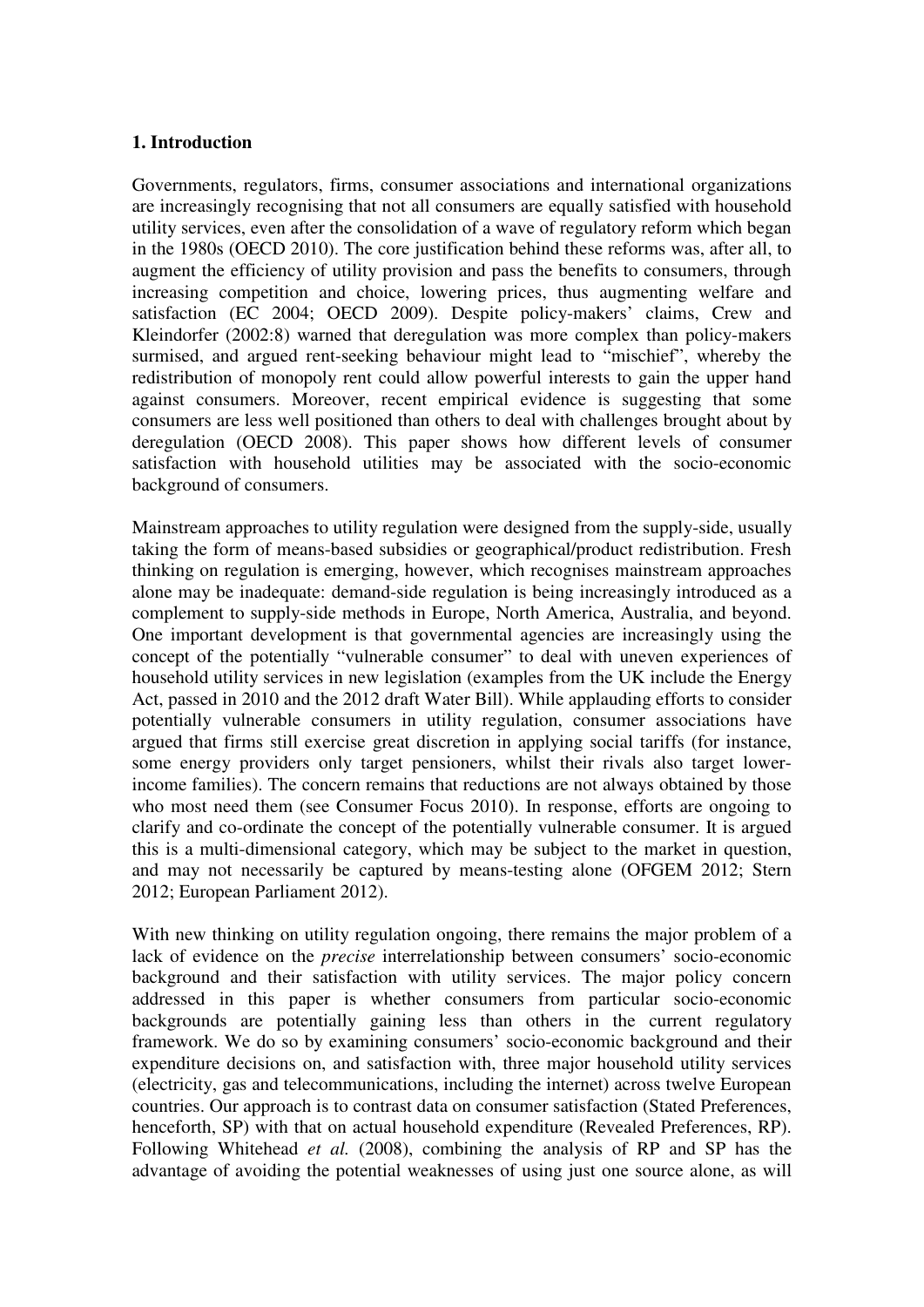be explained. The task of peering into the interrelationship between consumers' socioeconomic characteristics, consumer expenditure decisions and satisfaction requires comparable, disaggregated, data on expenditure and satisfaction. In Europe, this data is available through European-wide surveys on consumer satisfaction with household utilities, published in the *Eurobarometer* series, and national and European-level Household Budget Surveys (HBS), collected by the European Statistical Office, EUROSTAT (EUROSTAT 2011). Ideally, consumer satisfaction with and expenditure on utilities could be contrasted over time to permit gauging whether evolving utility regulation was accompanied by greater satisfaction. Unfortunately, until 2006, survey respondents were not asked about their socio-economic background, while non-users were screened out of the survey. The 2006 survey (EC 2007) was a break-through in that consumer background was disaggregated, whilst *non-users' opinions were included*  in survey results. Whilst the subsequent consumer surveys (EC 2010a, 2011) disaggregated consumer background, questions were dropped on access and price satisfaction, non-users were again removed from results. This means that, for this analysis, the EC (2007) is used as a unique source where consumer satisfaction (including non-users) on access and price by socio-economic category can be studied.

We examine three major categories associated with potential consumer vulnerability in the literature: age, education and employment status. These categories have been widely associated with potential vulnerability because the elderly (and the very young), the lesser educated and those without exposure to a work environment may be less integrated into knowledge-sharing networks than their peers, and therefore less privileged when interpreting the new complex markets surrounding household services, as we discuss later. We find strong evidence that socio-economic categories are associated with satisfaction patterns. Consumers with lower levels of education are less likely to be satisfied with all three services, most sharply, with telecommunications. Additionally, those who are not employed and the elderly tend to express less satisfaction with telecommunications. On this basis, we suggest a "vicious circle" currently exists for some consumers whose socio-economic background may influence their expenditure on utility services which, in turn, influences their satisfaction with and use of these services. Our results which identify patterns linking satisfaction and socioeconomic background provide an empirical basis upon which future demand-side regulation could be designed. Regulation could be established towards a "virtuous circle", whereby not only consumers, but also governments and firms, stand to benefit (Faruqui and Sergici 2011).

The rest of the paper is organised as follows. The second section synthetically describes the increasing attention paid to the relationship between consumer satisfaction and the socio-economic background of consumers in the context of utility reform. The third and fourth section respectively describes the data, and derives the hypotheses and presents the econometric model. The fifth section discusses the findings. Conclusions highlight the key socio-economic variables and related sectors where satisfaction is lower, and suggest it is here where regulators could look in their ongoing quest to improve the quality of utility regulation.

#### **2. Utilities and Consumer Satisfaction**

From the 1980s onwards, utilities around the world were subject to a wave of reform – deregulation, competition and privatization (Clifton, Lanthier and Schröter, 2011).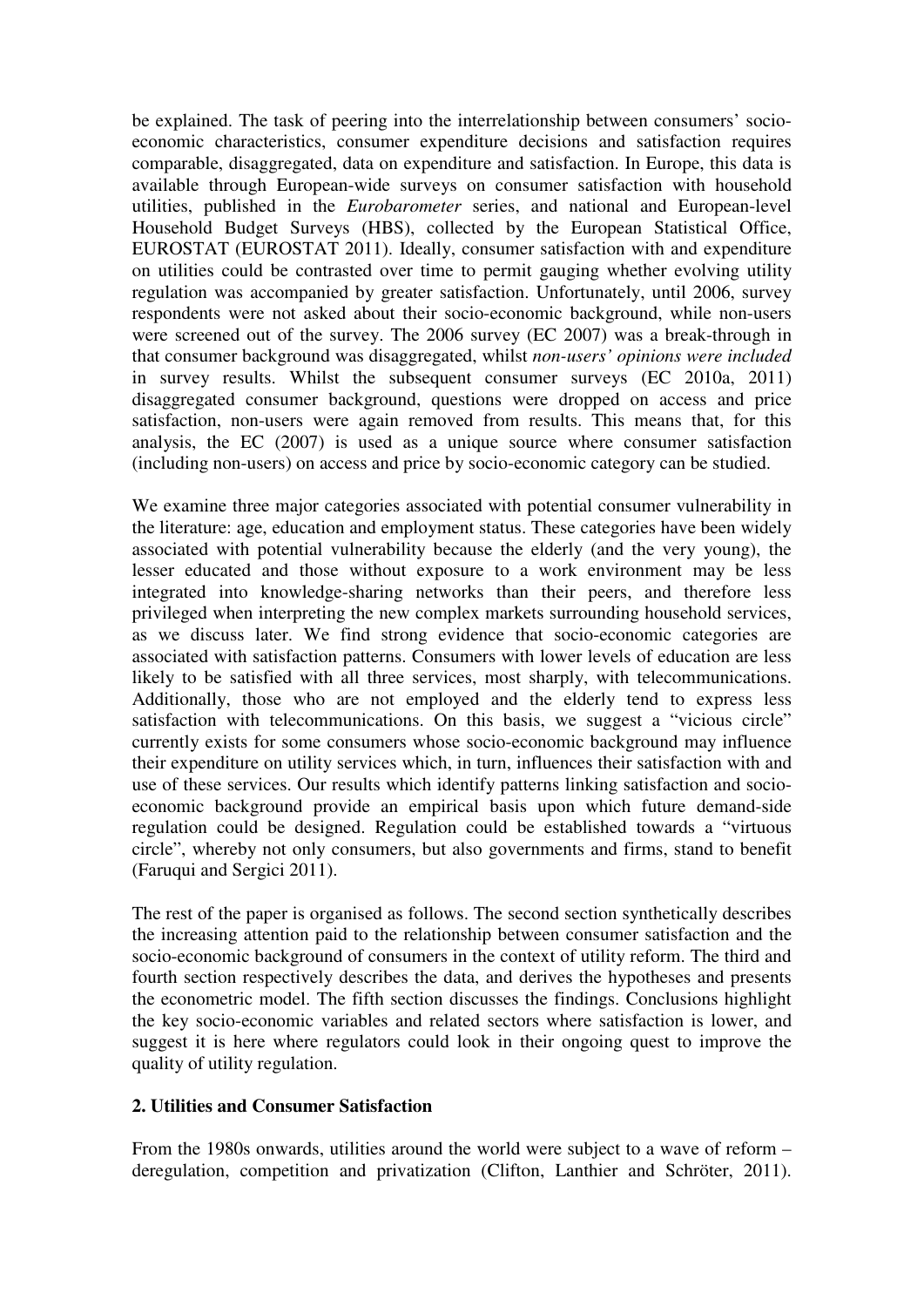Reforms were justified on the grounds that they would increase the efficiency of utility service provision, principally, through the introduction of competition to activities which had previously been organised as a monopoly (EC 2004). In theory, deregulation would break up monopoly inefficiency, increase consumer choice and lower product prices: it was reasonable to expect consumer satisfaction to increase. Crew and Kleindorfer (2002) pointed out that deregulation could lead to the division and redistribution of monopoly rent, whereby large consumers with greater market power may gain the upper hand against small consumers.

In practise, after an initial period of optimism, policy-makers became concerned that utility reform was proving more complex than first thought. Beyond issues related to introducing competition to the market, specific problems were noted from the consumer perspective related to the growing complexity of utility markets. For instance, household billing procedures could be cumbersome and complex: in the UK, mounting consumer complaints to energy providers led to the creation of Energywatch in 2000 with the passage of the Utilities Bill (HMSO 2000). Energywatch then filed a "super complaint" to the regulator, Office of the Gas and Electricity Markets (OFGEM), accusing firms of obscure and over-complex billing practices. This resulted in the introduction of a Billing Code of Practice and the creation of an Ombudsman for energy and communications, where similar problems were experienced by consumers (OFGEM 2005). Other consumer complaints concerned penalties incurred on those wishing to switch, which had been obscurely described in the "small print" of the contract. Coldcalling or door-to-door sales to consumers by rival providers to persuade consumers to switch became common. Switching, understood as an essential means of disciplining the market, was acknowledged as sometimes being costly from the consumer viewpoint, both in terms of actual information gathering and analysis, but also because they perceived the costs of change were high (Giulietti *et al*. 2005). Switching did not always lead to welfare maximization, as observed by Wilson and Waddams Price (2010). Experimental observations simulating market complexity argued that "choice overload" could, paradoxically, lead to lower consumer satisfaction (Iyengar and Lepper 2000; Haynes 2009). So, whilst competition meant more market entrants, the new market arrangements required clear and accessible communication to consumers to support initial and subsequent consumer decisions.

Traditionally, the regulatory regime which guided utility provision was principally designed from the supply side. Typically, in the cases of telecommunications and energy, policy was justified by the claim it promoted universal provision, through geographical or product redistribution, or via means-tested policies (see Kaserman and Mayo 1994 for a critique of the effects of cross-subsidization). In addition, some governments implemented Light User Schemes, whereby restricted services could be bought for reduced fees, and made available for targeted segments of the population, such as the very elderly or low-income families. Often, these schemes were ill-designed, and ended up having perverse effects. A case in point was the controversy around the UK´s former telecommunications incumbent BT which introduced a "social tariff" scheme which was offered to residents of modest housing: later, it was found that 40 percent of consumers who had benefitted from the scheme were second home-owners, not the low income (OFCOM 2009).

In recent years, governments and organizations have commenced a search for new regulatory approaches to deal with the increased market complexities from the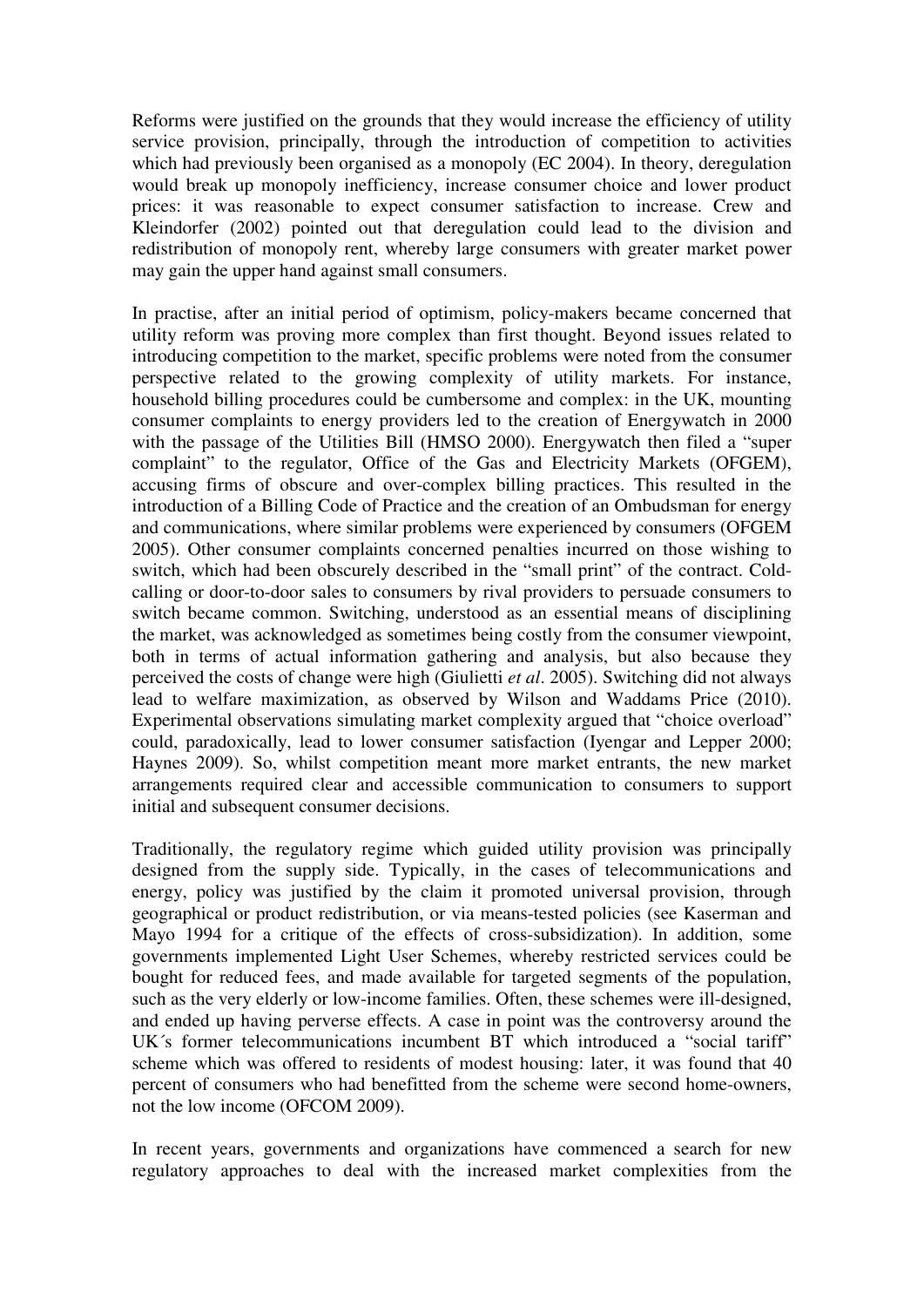viewpoint of the consumer. Between 2008 and 2010, the European Commission (EC) organized a series of international conferences on how regulation could be adapted in view of the mounting evidence that consumers were only unevenly satisfied with a range of services and goods: utilities were at the centre of the debate. Agreement was reached among invited representatives from government policy-makers, national institutions and international organizations, including the Australian Government, (2007), the US Federal Trade Commission (2007), the Institute for Government of the UK (2010), the EC (2008, 2010b) and the OECD (2008, 2010) on three major issues. Firstly, though utility reform from the 1980s onwards had been partially successful, the benefits of reform were not perceived by all consumers evenly. Secondly, new thinking was required on how to implement demand-side regulation to target consumers from particular socio-economic groups with a view to improving their use of, and satisfaction with, utility services. Thirdly, they coincided that Behavioural Economics may provide the most useful theoretical base to guide future policy in this field. The fundamental tenets of Behavioural Economics, working from the foundations established by Neoclassical Economics, are well known, as developed by Daniel Kahneman and colleagues. In essence, this school recognises that individuals do not always behave as absolute rational and selfish agents, who maximize their own utility when taking decisions (Mullainathan and Thaler 2000). Instead, actors suffer psychological biases, and take decisions in conditions of "bounded rationality" and "flawed heuristics" (Cooper and Kovacic 2012:45). Insights from Behavioural Economics could be applied to better understand the circumstances influencing consumers' decisions in light of the emerging consensus that the concept of the potentially vulnerable consumer is multidimensional, and cannot simply be resolved through "means-testing" (Consumer Focus 2010). If consumers could be helped to become more "active" in different markets, they would act as a more positive force to "discipline" the market (Armstrong and Sappington 2006).

Insights from Behavioural Economics suggest it is important to identify and understand the psychological *and* economic reasons why people fail to systematically maximize utility. Kahneman *et al*. (1982) stressed that decision-making is based on heuristics derived from the environment, which tends to be dominated by uncertainty and complexity. Consumers' social, cultural and economic environment, therefore, may influence behaviour, leading to potentially heterogeneous outcomes. So, Behavioural Economics could be mobilised to explain why consumers belonging to particular socioeconomic backgrounds could be thought of as potentially vulnerable in the face of specific consumption decisions. Potentially "vulnerable consumers" has been usefully defined as: those who "are at a disadvantage in exchange relationships where that disadvantage is attributable to characteristics that are largely not controllable by them" (Andreasen and Manning 1990:13). Vulnerability is not directly observable; rather, it is typically associated with particular socio-economic variables which may be representative of it. Moreover, consumers are "potentially" vulnerable: "vulnerability" is not a permanent, fixed assignation, but may be *contingent* on the environment. Hence, scholars and policy-makers tend to identify socio-economic characteristics which are *potentially* associated with vulnerability. Generally speaking, discussions about categories associated with potential vulnerability are quite consistent across the US, Europe and beyond, including, in virtually all cases: 1) age (the very elderly/young); 2) those on low incomes 3) those who do not work 4) the long-term disabled 5) those with lower educational attainments 6) rural dwellers and 7) ethnic minorities (Andreasen and Manning 1990; European Parliament 2012). Though Behavioral Economics can be used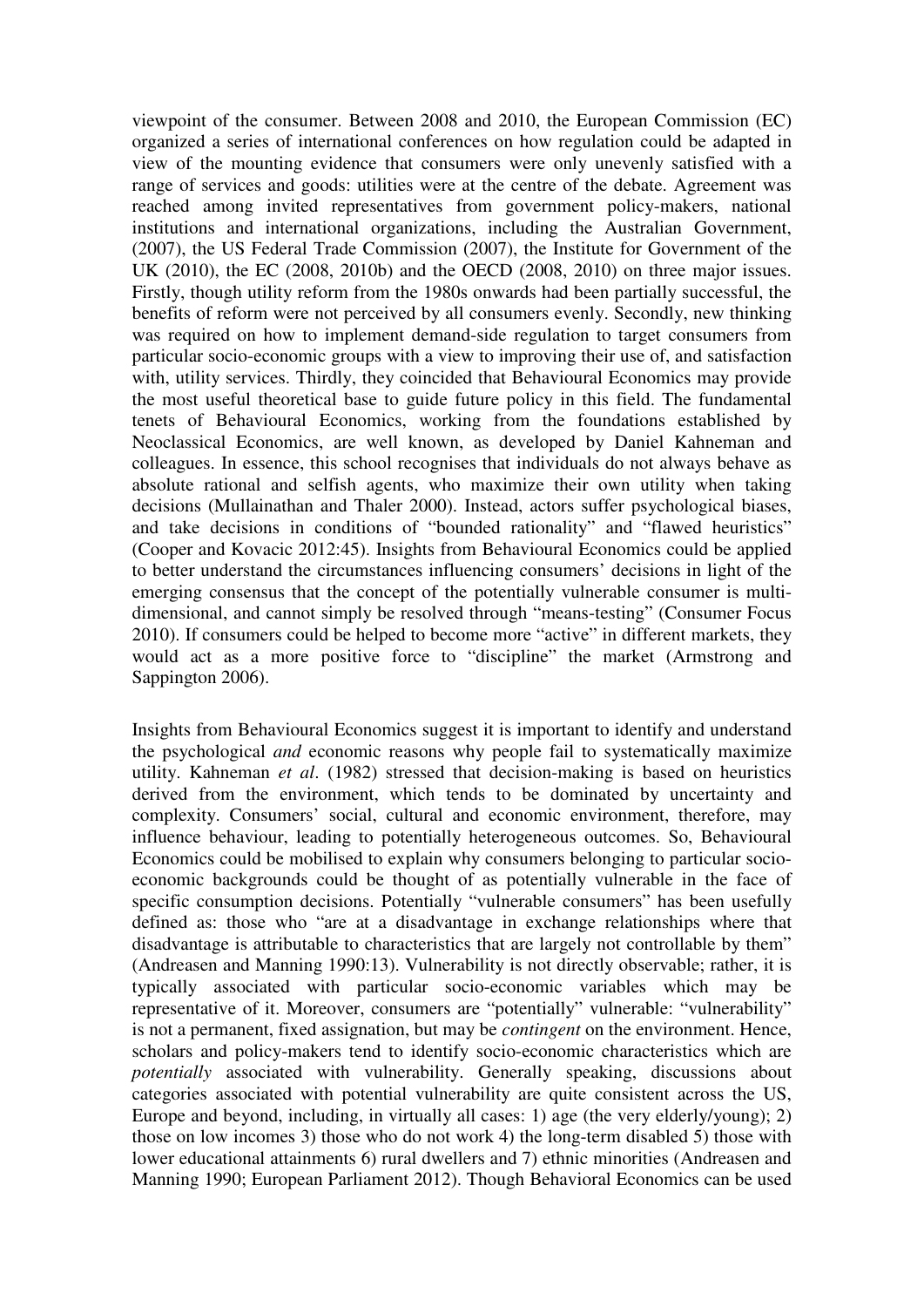to study how contextual factors may influence *any* decision-making by *any and all* consumers (Institute for Government 2010), the specific context of the increased complexities in utilities markets has led scholars and policy-makers to focus principally on *age*, *income*, *work status*, *disability* and *education* (Office of Fair Trading 1998; OECD 2008).

# **3. Data and approach**

The empirical research is based on the complementary analysis of consumers' SP and RP in regard to electricity, gas and telecommunications services. In a state-of-the-art of the field, Whitehead *et al*., (2008) synthetically explain how combining SP and RP analysis helps maximize the respective strengths of each approach, whilst minimizing their weaknesses, so enriching data interpretation and the results obtained. This approach has been applied across different disciplines, including environmental valuation, transport and marketing, but not yet to analyzing utility services across multiple countries. By so doing, our aim is to contribute to the ongoing research on how to better regulate utilities from the demand side as a complement to traditional supplyside regulation.

Our analysis follows Kahneman and Thaler's (2006) description of the decision-making process which they divide into two steps: firstly, individuals make choices, reflected in RP and, secondly, they obtain a degree of satisfaction, reflected in SP. The socioeconomic background of consumers may influence their experience in confronting market complexity, making it more difficult for them than their peers. Regarding SP, we assume that an association between expressions of lower satisfaction and a particular socio-economic category is a concern. As regards RP, we assume that expenditure on a service is derived from a unit price multiplied by a quantity purchased: this can be understood both in quantitative terms (the amount of the service purchased) and in qualitative terms (the quality of the service purchased). By contrasting SP and RP we attempt to interpret this situation by providing three major scenarios: 1) A particular group of consumers is associated with *lower satisfaction* and *lower expenditure* on a service. This could be explained because these consumers purchased a *smaller amount* of that service (for instance, by limiting the number of phone calls) or, because they purchased a *lower quality* service (such as contracting a poorer internet connection). So, this group of consumers may have restricted their consumption in this market, due to their difficulties with and lower confidence in that market, as expressed through their lower levels of satisfaction; 2) A group of consumers is associated with *lower satisfaction* with but *higher expenditure* on a service. This could be explained if these consumers are paying a higher unit price for these services, that is, they took poorer consumption decisions, and thus their difficulties are reflected in lower satisfaction; 3) A group of consumers is *less satisfied* than their peers but have *similar* expenditures. This could be because their satisfaction is inconsistent, or, because they are paying a higher unit cost whilst restricting their consumption in the market, hence the effect on expenditure is ambiguous. Thus, we first analyze SP, to detect which socio-economic groups are associated with lower levels of satisfaction, and then we analyze RP, to assess whether SP are confirmed through expenditure decisions, and how this impacts upon service use.

SP are consumers' self-assessment of their evaluation of, or satisfaction with, a particular product or service. SP allow us to analyze beyond consumers' observed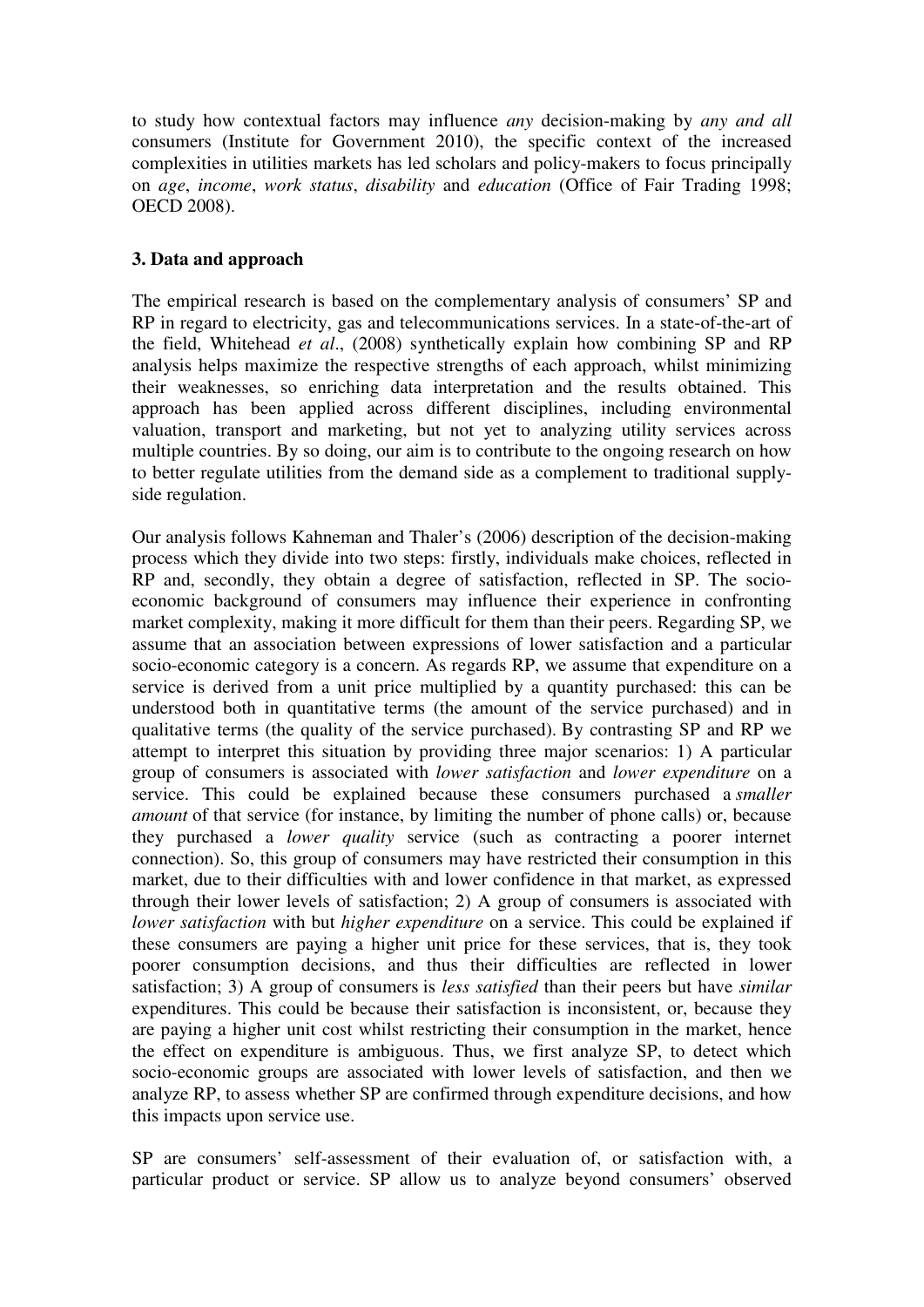behavior, as they may help shed light on the *reasons* for their behavior or the *results* they obtain from that behavior. Through stating preferences, individuals evaluate their level of subjective wellbeing by comparing this with that of other people, past experiences and future expectations (Frey and Stutzer 2002). These authors sustain that reported subjective well-being is a valid and empirically adequate measure for human wellbeing, which can be modeled in a micro-econometric function using independent variables such as individual socio-demographic and socio-economic characteristics as possible explanatory factors. Despite this, few attempts have been made to evaluate the regulation of utility services using SP (such as Clifton and Díaz-Fuentes, 2010), so little is still known about how socio-economic characteristics may influence decision-making in this field.

Turning to the data, acknowledging that deregulation could have negative and positive consequences was the reason why the EC, under pressure from various actors and governments, decided to launch specific European-wide *Eurobarometers* surveys on consumer satisfaction with utilities (Clifton, Comín and Díaz-Fuentes 2005). These surveys were published at regular intervals (EC 1997, 2000, 2002, 2003, 2005, 2007, 2010a, 2011). Unfortunately, because the survey design differs in each case, it is not possible to systematically analyze the evolution of satisfaction against regulation. Moreover, as mentioned, because EC (2007) is the only survey which disaggregates respondents' socio-economic background and includes the opinion of non-consumers in the survey results, it is a unique source of information on the link between satisfaction and socio-economic consumer background. For the purposes of this article, the microdata of EC (2007) are used. This contains a wealth of information on European consumers' opinions on a range of utilities, including use, accessibility, affordability, importance, and so on.

RP provide information on consumers' observable choices in the market, and are a useful complement to SP, as they are commonly understood as constituting more objective information. At the national level, governments compile HBS, which include information about households' expenditure broadly disaggregated, as well as the socioeconomic characteristics of the household representative. EUROSTAT collects and homogenizes this national data thus generating a European-wide database on a regular basis. The most recent Europe-wide HBS corresponds to the period 2004-6 (EUROSTAT 2011). Unfortunately, this source does not provide individually disaggregated information on unit price paid and quantity purchased, so the results obtained require interpretation by contrasting those from *Eurobarometer*, as explained.

Traditionally, mainstream economics focused on RP. Following Samuelson (1938), the economic theory of consumer behavior was based on RP, inferred from consumers' expenditure decisions in the market in response to different price combinations. RP reflected in expenditure patterns have been used, in the case of utilities, to evaluate the effect of regulatory reform of the British gas market on households with different socioeconomic characteristics (Hancock 1996; Gómez-Lobo 1996) and on internet usage according to consumer socio-economic background (Cardona *et al*. 2009; Glass and Stevanova 2010).

Increasingly, scholars have argued that other approaches should be used as a supplement to RP to better understand behavior. Whitehead *et al*. (2008) synthetically reviewed the contribution to research on consumer behavior by combining RP and SP as complementary sources. The advantage of RP is that they are based on actual choices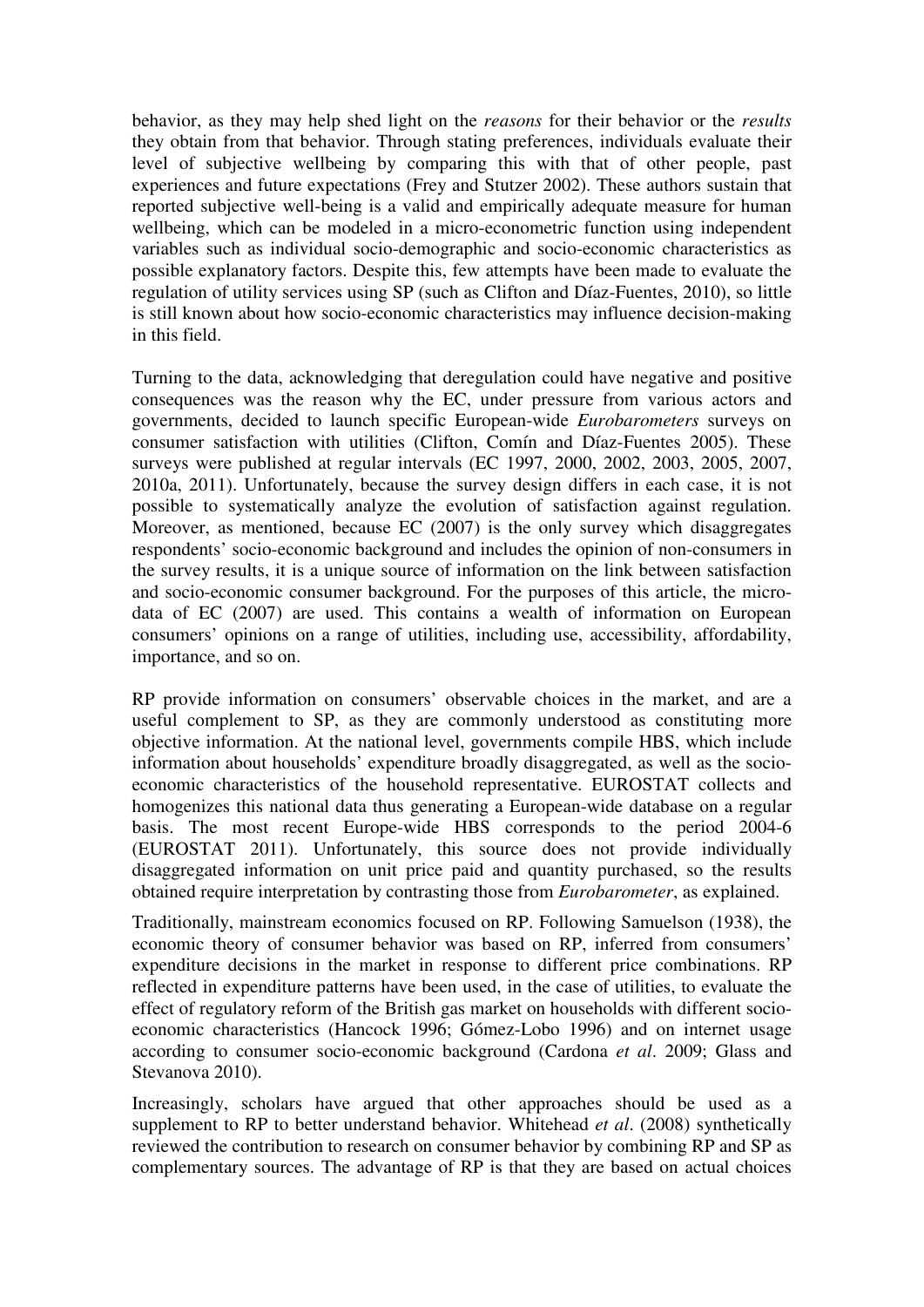(expenditure) whilst their disadvantage is that they rely on historical data (behavior in response to new policies is non-existent). Meanwhile, the advantage of SP is that hypothetical policy scenarios can be tested for (such as non-use values) whilst their major disadvantage lies in their advantage; they may be hypothetical so replies may be unrealistic (Whitehead *et al*. 2008; 875).

Turning to the data, whilst *Eurobarometer* includes information from 25 European countries, the EUROSTAT HBS does not include information on the Czech Republic, Italy, Malta, Poland and Portugal, nor does it include sample weights for Cyprus, Luxembourg, the Netherlands and Slovenia, whilst its information is incomplete regarding the dependent and independent variables required for estimations for Austria, Germany, Sweden and the UK. Hence, our final data set is complete for twelve countries (over 166 million inhabitants), which are representative of Europe in that they include diversity by geographical and socio-political characteristics (Northern, Central, Western, Southern and Eastern countries), size (large, medium and small countries) and economic development (more and less developed countries). Information on the samples is shown in Annex 1.

Stated use of the utility services is presented in Table 1. As they are based on individuals' judgments, SP are subject to some biases (Frey and Stutzer 2002). Taking into account the percentage of bias inherent in SP, we can observe that electricity is universally used, whilst gas is not. As regards telephone services, observed separately, both fixed and cellular telephony are used broadly, but neither are universally adopted. However, when considered together, we can observe that the use of at least one of them is universal. This suggests that, for a considerable part of the population, these technologies have become substitutable (Briglauer *et al*. 2011). Finally, the internet has not been universally adopted. When both "energy" (electricity and gas), "telephone" (fixed and mobile) and "telecommunications" (fixed, mobile and internet) are considered at the aggregate level, however, their use is universal.

As regards stated satisfaction with the price of services, Table 2 organizes total consumer price satisfaction according these four service categories: "electricity", "energy" (electricity and gas), "telephone" (fixed and mobile/cellular) and "telecommunications" (fixed, mobile and internet). Our analysis uses these categories – as opposed to examining all services individually – for two major reasons. Firstly, consumers are often obliged to purchase energy or communications "packages" (telephone plus internet) and it is often not feasible to contract each service independently. Additionally, and, more importantly, some of these individual services are not used universally and their use may be influenced by consumers' socio-economic background). The inclusion or exclusion of these consumers who do not use a particular individual service (such as fixed phone or the internet) but do use other services in the market (that is, telecommunications) would bias the estimators associated with those characteristics if each service was analyzed individually.

The left-hand column one in Table 2 shows the number of services analyzed: under electricity, the percentage of consumers who are dissatisfied versus satisfied (67.7%); under energy, those satisfied with zero, one or both energy services; under telephone those satisfied with zero, one or both fixed and mobile; finally, under telecommunications, those satisfied with zero, one, two or all telecommunications services (fixed, mobile and internet). Interestingly, price satisfaction with "energy" is observed for 40.3% of the population, whilst nearly all those satisfied with the price of gas are also satisfied with the price of electricity. Meanwhile, for telecommunications, nearly half (48.8%) of consumers are satisfied with both fixed and cellular telephony,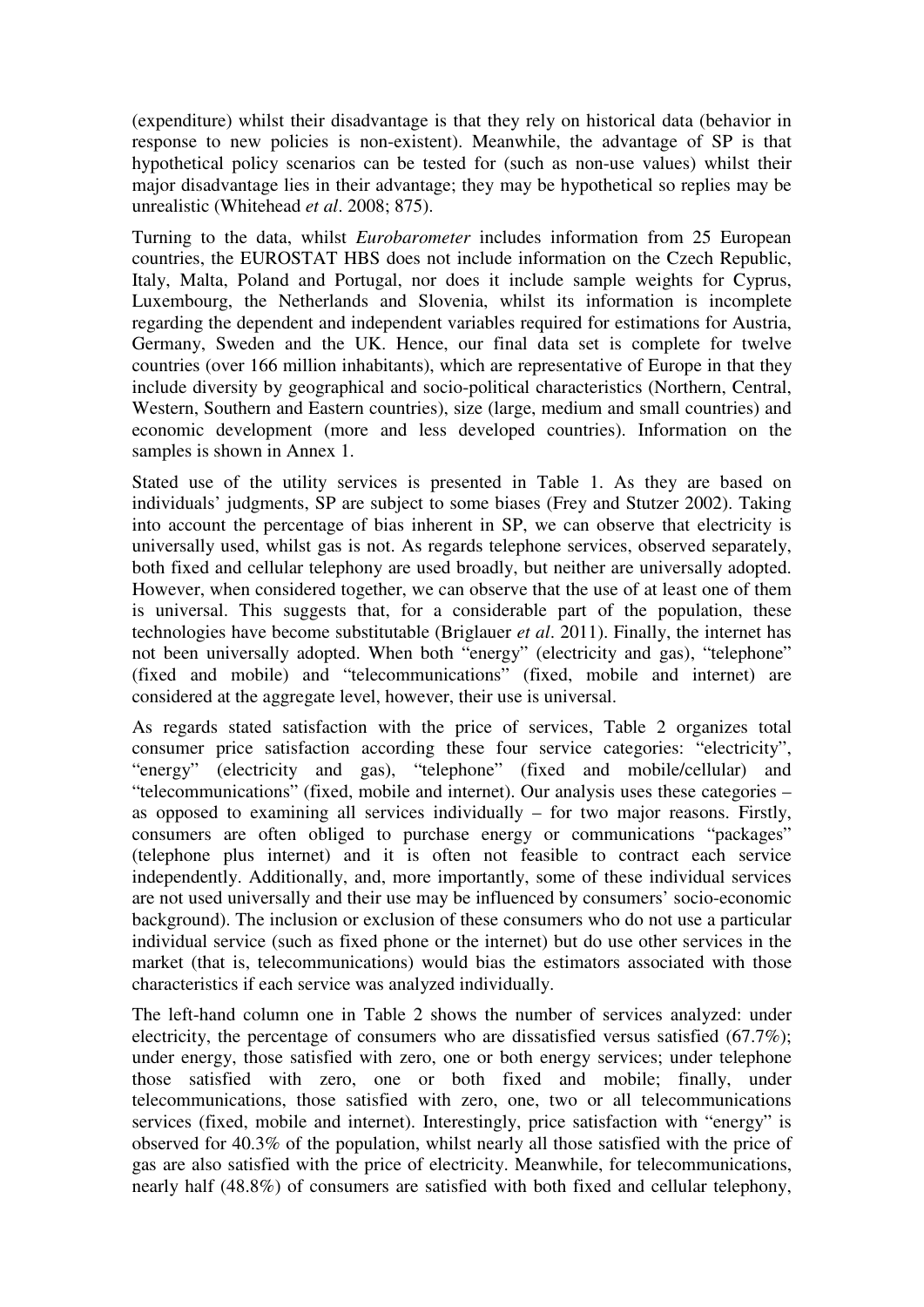but this falls to 33.7% when the internet is included. Analysis of the factors conditioning these expressions of satisfaction is discussed below.

|                                            |                             | <b>Stated Use</b> |
|--------------------------------------------|-----------------------------|-------------------|
|                                            |                             | $\mathscr{G}_o$   |
|                                            | <b>Electricity</b>          | 95.9              |
|                                            | Gas                         | 53.0              |
| <b>Energy</b>                              | (Electricity and/or Gas)    | 96.7              |
|                                            | <b>Fixed phone</b>          | 77.7              |
|                                            | <b>Mobile phone</b>         | 79.7              |
| <b>Telephone</b>                           | (Fixed and/or Mobile phone) | 97.5              |
|                                            | <b>Internet</b>             | 44.5              |
|                                            | (Fixed and/or Mobile phone  |                   |
| <b>Telecommunications and/or Internet)</b> |                             | 97.7              |

**Table 1.** Stated use of energy and telecommunications services in 12 European countries in 2006 (EC, 2007)

*Source*: Computed by authors based on EC (2007).

Table 2. Percentage of stated price satisfaction with energy and telecommunications services, by number of services with price satisfaction in 2006 (EC, 2007).

| N. of services | <b>Electricity</b> | Energy | <b>Telephone</b> | <b>Telecommunications</b> |
|----------------|--------------------|--------|------------------|---------------------------|
|                | 32.3               | 28.5   | 21.8             |                           |
|                | 67.7               | 31.2   | 29.4             | 23.5                      |
|                |                    | 40.3   | 48.8             | 25.4                      |
| J              |                    |        |                  | 22 7                      |

*Source*: Computed by authors based on EC (2007).

Expenditure on energy and telecommunications services in the twelve European countries represents more than 3.6% and 3.2% of households' total expenditure respectively (EUROSTAT 2011). This attests to the importance these services have in overall household expenditure. There are significant disparities between countries, most of which are due to political and economic differences, such as the significantly lower expenditure in absolute terms generally observed across the three former members of the Soviet Union. Another difference across countries is expenditure on gas: though this is important in most countries, it is nearly non-existent in others, such as Finland. Differences between and within countries are analyzed in the next section.

# **4. The Empirical model**

To examine possible associations between consumers' socio-economic background, expenditure on and satisfaction with household utilities, the following two hypotheses are proposed: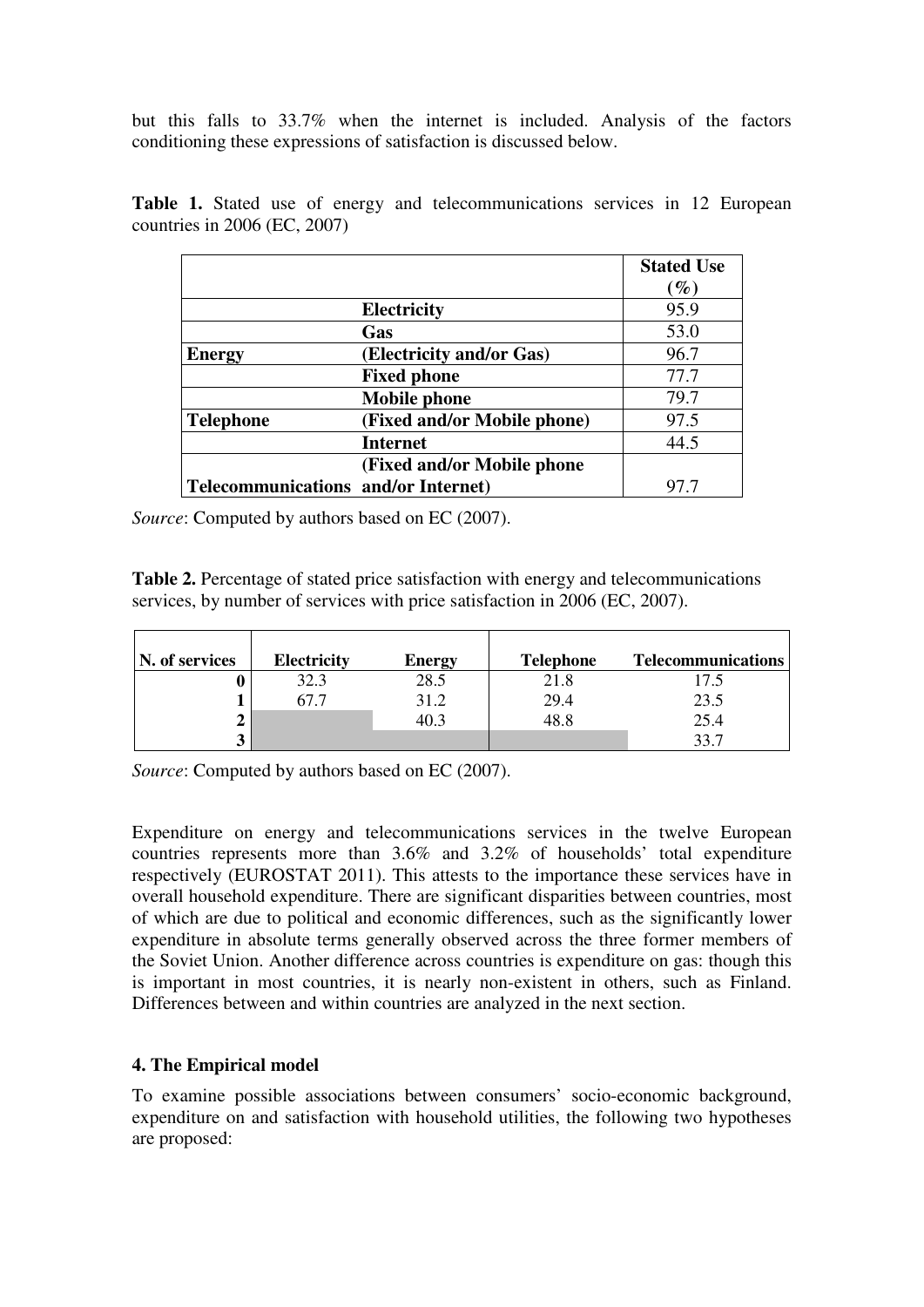- 1. Consumers' socio-economic characteristics condition their satisfaction as regards the price of services. If this is found to be the case, analysis will seek to identify which socio-economic characteristics are related to lower satisfaction.
- 2. Consumers' socio-economic characteristics related to lower satisfaction with the price of services are also related to their expenditure on services. If this is the case, attention will be paid to whether this has negative or positive expenditure outcomes.

With respect to SP, the dependent variable is, for each service category, a categorical naturally ordered variable  $(y_i)$ , as described in Table 2, representing the number of services within the same category for whose price a particular consumer is satisfied, namely, electricity, energy, telephone and telecommunications. We opted to analyze each category using the ordered variable  $(y_i)$ , instead of a binary variable (for instance, "satisfied with zero services within a category" versus "satisfied with one or more of the services", which would mean loss of important information about satisfaction with an intermediate number of services.

We define each dependent variable, for an *m*-alternative ordered model, as:

$$
y_i = j
$$
 if  $\alpha_{j-1} < y_i^* \le \alpha_j$ ,  $j = 1,...,m$ 

Where:

*i* is a individual consumer.

*m* is the number of alternatives in the response, being 3 for energy and telephone (satisfaction with 0, 1 or 2 services) and 4 for telecommunications (satisfaction with 0, 1, 2 or all 3 services). As explained below, electricity, with only two possible responses, is analyzed using a binary probit model.

 $y_i^*$  is an unobserved measure of satisfaction, defined as:

 $y_i^* = x_i' \beta + u_i$ 

Being  $x_i$  a vector of independent variables for the consumer *i*.

And 
$$
\alpha_0 = -\infty
$$
;  $\alpha_m = \infty$ 

Then, assuming that the regression error *u* is standard normally distributed with  $F(.) =$  $\Phi(.)$ , we estimate  $Pr(y_i = i)$  from an ordered probit model of the form:

$$
Pr(y_i = j) = Pr(\alpha_{j-1} < y_i^* \leq \alpha_j)
$$
\n
$$
= Pr(\alpha_{j-1} < x_i'\beta + u_i \leq \alpha_j)
$$
\n
$$
= Pr(\alpha_{j-1} - x_i'\beta < u_i \leq \alpha_j - x_i'\beta)
$$
\n
$$
= \Phi(\alpha_j - x_i'\beta) - \Phi(\alpha_{j-1} - x_i'\beta)
$$

Thus the regression parameters  $\beta$  and the  $m-1$  threshold parameters  $\alpha$  are obtained for energy, telephone and telecommunications. These results are included in Annex 2. From this model, we estimate the marginal effects of changes in each independent variable *x*<sup>γ</sup> on the probability of being satisfied with the price of all the services within a category, described in Table 3, by the following equation:

$$
\frac{\partial \Pr(y_i = j)}{\partial x_{\gamma_i}} = {\Phi'(\alpha_{j-1} - x'_i \beta) - \Phi'(\alpha_j - x'_i \beta)}\beta_{\gamma}
$$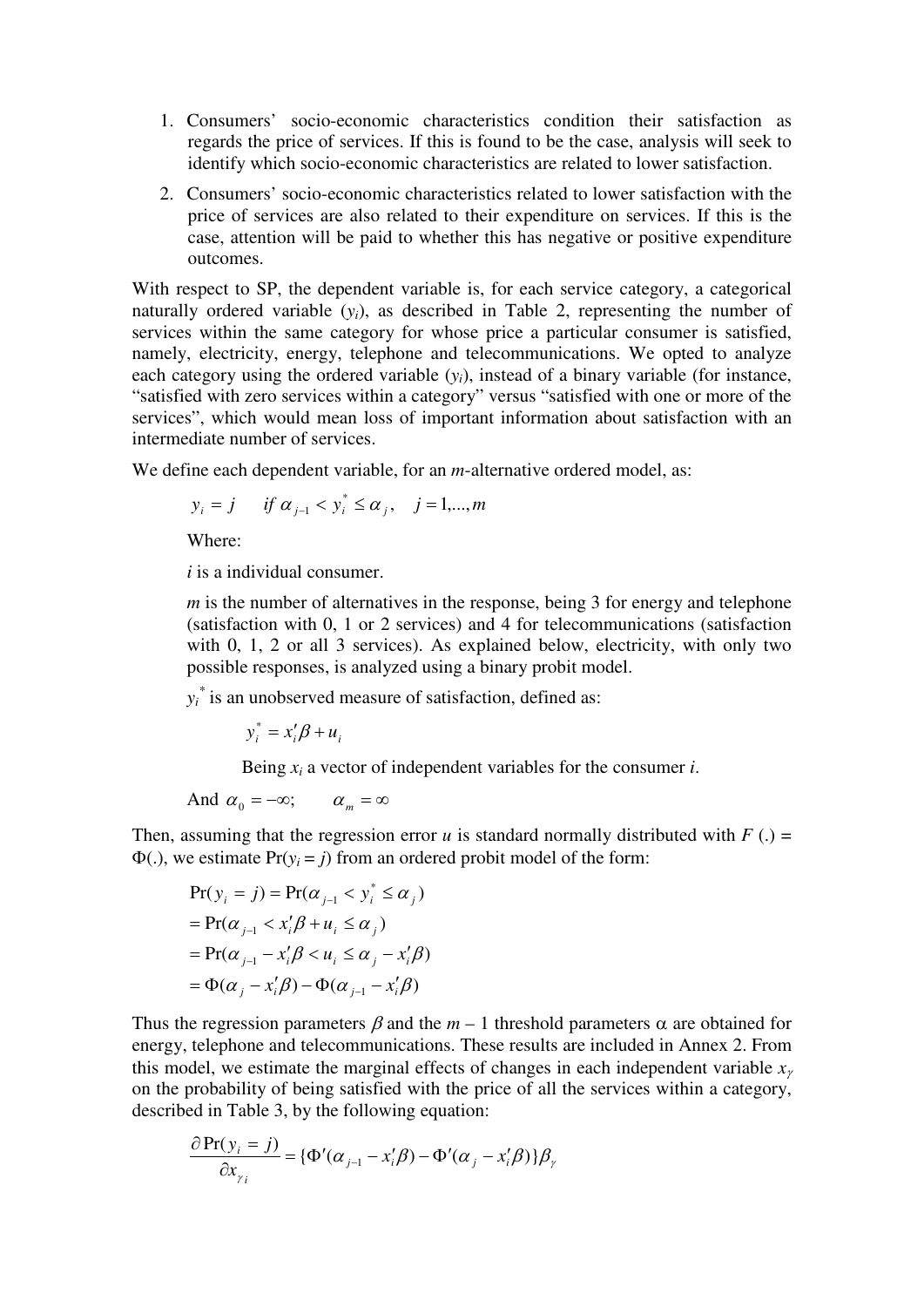#### Where  $j = m$ .

In the case of electricity, there are only 2 possible responses: satisfaction with the price, 1, or not, 0. Thus,  $Pr(y_i = 1)$  is estimated from a standard binary probit model (results are included in Annex 3) of the form:

$$
Pr(y_i = 1) = \Phi(x'_i \beta)
$$

Where the marginal effects of  $x<sub>y</sub>$  on Pr( $y<sub>i</sub> = 1$ ), described in Table 3, are obtained from the following equation:

$$
\frac{\partial \Pr(y_i = 1)}{\partial x_{\gamma_i}} = \Phi(x_i' \beta) \beta_{\gamma}
$$

As regards RP, the dependent variable is, for each service category, the logarithm of households' expenditure on them, expressed in Euros per year. Each dependent variable is analyzed from an OLS equation of the form:

$$
\ln(EXP_i) = x_i'\beta + u_i
$$

Where:

*EXP<sup>i</sup>* is household *i* expenditure on a category of services.

*xi* is a vector of independent variables for household *i*.

The independent variables  $(x)$  have been selected following the literature on potentially vulnerable consumers as discussed. Of those socio-economic variables associated with potentially vulnerable consumers, comparable data available across both the *Eurobarometer* and the HBS includes 1) age 2) employment status and 3) education, whilst data is incomplete or not comparable for low income, disabilities, ethnic minorities and rural dwellers. Our selection of independent variables thus focuses on these three dimensions representative of potential vulnerability: age (the elderly); employment (non-employment) and education (basic). In addition, we include control variables in order to correct for the most important factors which may influence satisfaction with and/or expenditure on utility services: country of residence (capturing the effect of each separated market); household size (capturing the effect of the scale on consumption); and housing occupancy status (differentiating home-owners from those who rent). To analyze RP, we also include household income as a control variable, which is particularly relevant as the dependent variable is expressed in monetary terms.

In the analysis of SP, the three dimensions of consumers' potential vulnerability led to the following independent variables (*x*): employment, the non-employed (*NOOCUP*) compared with the employed; age, those over 64 and those over 74 (*FROM65TO74* and *MORE74*) versus the middle-aged and the young; and education, the lesser-educated (*EBASIC*) versus those with higher education (category of reference). Control variables include: the country, France being the category of reference; household size, a twoperson household being the category of reference; and housing occupancy status, comparing non-owners (*NOHOUSEPR*) with owners. We assume a problem exists when consumers with a particular socio-economic background are less satisfied than their peers. Next, we evaluate if this is also reflected in expenditure patterns and, if so, how.

Regarding RP, we focus on the same dimensions to represent consumers' potential vulnerability: employment: those households where no members are employed (*NONEOCUP*) versus those with two or more employed members (category of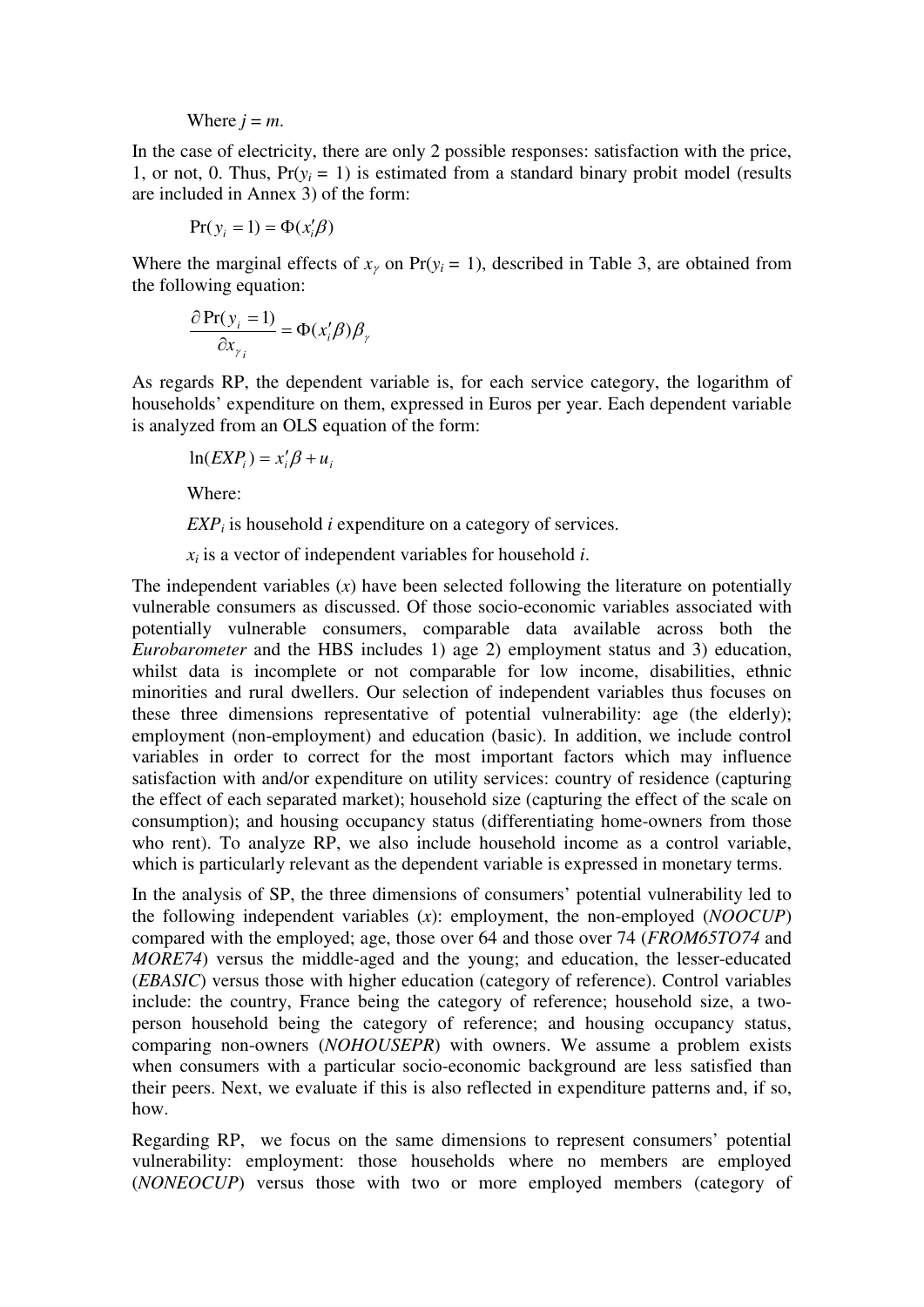reference); the age of the reference person, comparing those over 64 and over 74 (*RP FROM65TO74* and *RP MORE74*) versus the middle-aged and the young; and the education of the reference person, comparing the lesser-educated (*RP EBASIC*) with those with higher education (category of reference). Control variables include the country, with France as the category of reference; household size, by the number of household members and this variable squared; housing occupancy status, comparing non-owners (*NOHOUSEPR*) with owners; and the logarithm of a household's total equivalent expenditure, according to the OECD scale (*lnSPENDEQ*).

# **5. Estimation results**

Estimations for satisfaction and household expenditure on services are shown in Tables 3 and 4. Our discussion of the results is organized by considering the three categories associated with consumers' potential vulnerability: educational attainment; employment status and age.

|                   |                   | Electricity | <b>Energy</b> |             | Telephone Telecomm. |
|-------------------|-------------------|-------------|---------------|-------------|---------------------|
|                   |                   |             | Marg.         |             |                     |
|                   | Variable          | Marg. Eff.  | Eff.          | Marg. Eff.  | Marg. Eff.          |
| Country           | <b>BELGIUM</b>    | $0.112***$  | $0.172***$    | $0.201***$  | $0.169***$          |
|                   |                   | (0.018)     | (0.021)       | (0.019)     | (0.020)             |
|                   | <b>DENMARK</b>    | $0.161***$  | $0.031*$      | $0.258***$  | $0.229***$          |
|                   |                   | (0.017)     | (0.018)       | (0.018)     | (0.020)             |
|                   | <b>ESTONIA</b>    | 0.033       | $-0.033*$     | $0.052**$   | $-0.027$            |
|                   |                   | (0.021)     | (0.019)       | (0.021)     | (0.018)             |
|                   | <b>FINLAND</b>    | $-0.256***$ | $-0.269***$   | $0.040**$   | $0.034**$           |
|                   |                   | (0.023)     | (0.013)       | (0.019)     | (0.017)             |
|                   | <b>GREECE</b>     | $0.195***$  | $0.068***$    | $0.272***$  | $0.145***$          |
|                   |                   | (0.017)     | (0.019)       | (0.019)     | (0.019)             |
|                   | <b>HUNGARY</b>    | 0.032       | $0.111***$    | $0.121***$  | 0.007               |
|                   |                   | (0.021)     | (0.023)       | (0.021)     | (0.018)             |
|                   | <b>IRELAND</b>    | 0.002       | $-0.051***$   | $0.155***$  | $0.043**$           |
|                   |                   | (0.022)     | (0.019)       | (0.021)     | (0.019)             |
|                   | <b>LATVIA</b>     | $0.066***$  | $0.050**$     | $-0.039*$   | $-0.105***$         |
|                   |                   | (0.020)     | (0.020)       | (0.020)     | (0.016)             |
|                   | <b>LITHUANIA</b>  | $0.252***$  | $0.342***$    | $0.187***$  | $0.128***$          |
|                   |                   | (0.012)     | (0.018)       | (0.020)     | (0.020)             |
|                   | <b>SLOVAKIA</b>   | $0.145***$  | $0.296***$    | $0.217***$  | $0.033*$            |
|                   |                   | (0.018)     | (0.022)       | (0.020)     | (0.018)             |
|                   | <b>SPAIN</b>      | $0.087***$  | $0.153***$    | $0.133***$  | $0.082***$          |
|                   |                   | (0.021)     | (0.023)       | (0.023)     | (0.021)             |
| Employment NOOCUP |                   | $-0.017$    | $-0.031*$     | $-0.045**$  | $-0.045***$         |
|                   |                   | (0.018)     | (0.017)       | (0.018)     | (0.015)             |
| Age               | LESS35            | 0.009       | 0.010         | $0.046**$   | $0.070***$          |
|                   |                   | (0.021)     | (0.019)       | (0.021)     | (0.019)             |
|                   | <b>FROM50TO64</b> | $-0.016$    | $-0.016$      | 0.003       | $-0.023$            |
|                   |                   | (0.023)     | (0.021)       | (0.024)     | (0.019)             |
|                   | <b>FROM65TO74</b> | $-0.011$    | $-0.019$      | $-0.061**$  | $-0.110***$         |
|                   |                   | (0.030)     | (0.028)       | (0.029)     | (0.022)             |
|                   | <i>MORE74</i>     | $-0.022$    | $-0.013$      | $-0.109***$ | $-0.147***$         |

**Table 3.** Marginal effects on satisfaction with the price of all the services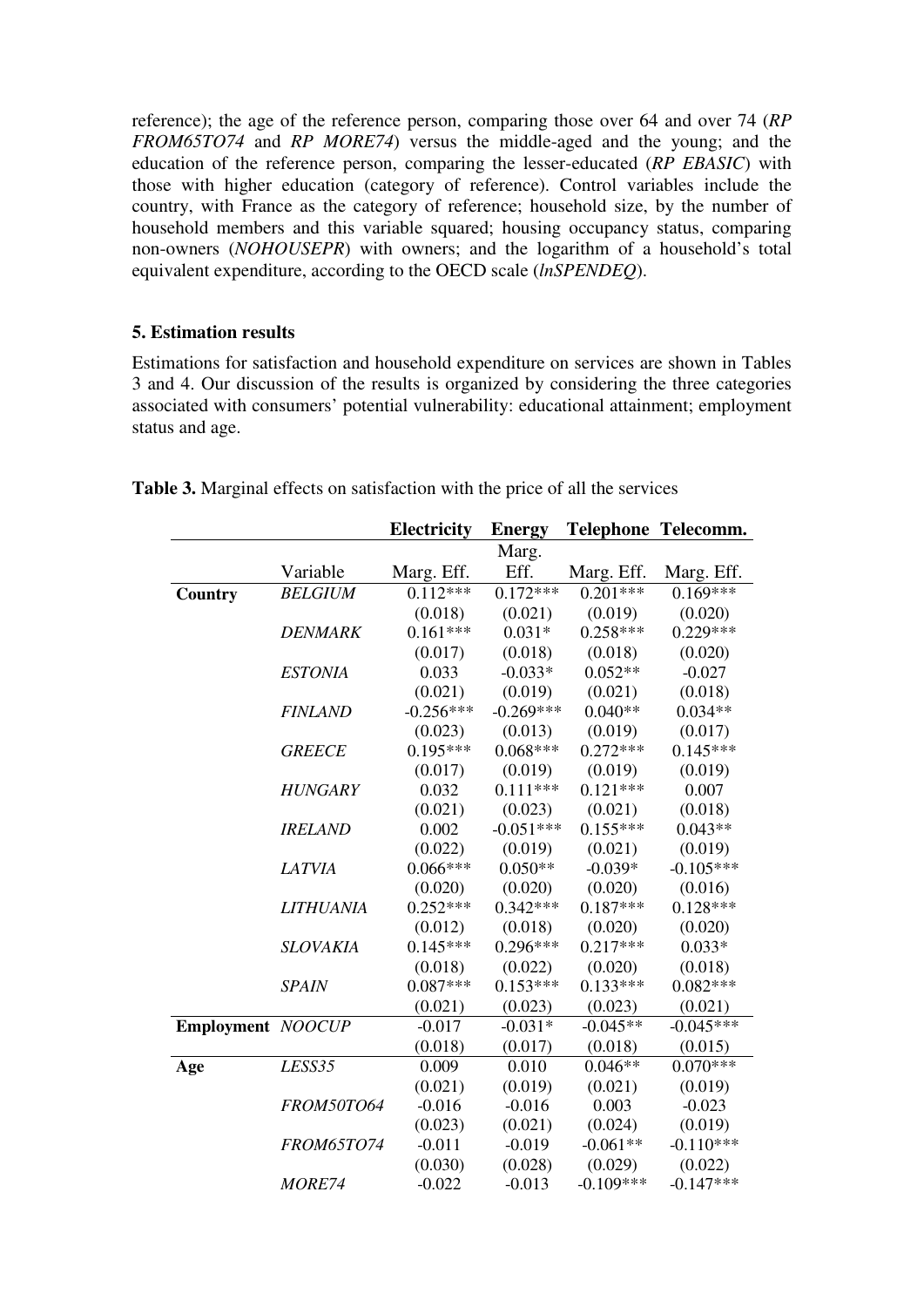|                  |                                                                                                                | (0.035)     | (0.032)     | (0.031)     | (0.021)     |
|------------------|----------------------------------------------------------------------------------------------------------------|-------------|-------------|-------------|-------------|
| <b>Education</b> | <i>EBASIC</i>                                                                                                  | $-0.042*$   | $-0.043**$  | $-0.098***$ | $-0.125***$ |
|                  |                                                                                                                | (0.021)     | (0.020)     | (0.021)     | (0.016)     |
|                  | <i>ESECONDARY</i>                                                                                              | $-0.035*$   | $-0.034**$  | $-0.024$    | $-0.055***$ |
|                  |                                                                                                                | (0.019)     | (0.017)     | (0.019)     | (0.016)     |
| <b>Control</b>   | <b>ONEPERS</b>                                                                                                 | $-0.019$    | $-0.017$    | $-0.053***$ | $-0.050***$ |
| variables        |                                                                                                                | (0.021)     | (0.020)     | (0.020)     | (0.016)     |
|                  | <b>THREEPERS</b>                                                                                               | $-0.023$    | $-0.016$    | 0.037       | $0.051**$   |
|                  |                                                                                                                | (0.023)     | (0.021)     | (0.023)     | (0.020)     |
|                  | <b>FOURPERS</b>                                                                                                | $-0.060**$  | $-0.025$    | 0.020       | $0.039*$    |
|                  |                                                                                                                | (0.025)     | (0.022)     | (0.024)     | (0.022)     |
|                  | <b>MOREFOURP</b>                                                                                               | $-0.039$    | $-0.042*$   | 0.019       | 0.019       |
|                  |                                                                                                                | (0.028)     | (0.025)     | (0.027)     | (0.023)     |
|                  | <b>NOHOUSEPR</b>                                                                                               | $-0.101***$ | $-0.059***$ | $-0.108***$ | $-0.096***$ |
|                  |                                                                                                                | (0.019)     | (0.018)     | (0.018)     | (0.015)     |
| $\mathbf N$      |                                                                                                                | 12,263      | 12,263      | 12,263      | 12,263      |
| Wald chi2        |                                                                                                                | 889.40      | 1,652.71    | 817.00      | 972.99      |
| Prob $>$ chi2    |                                                                                                                | 0.000       | 0.000       | 0.000       | 0,000       |
|                  | <i>Notes:</i> Standard errors in parenthesis. Statistical significance at $1\%$ (***), $5\%$ (**), $10\%$ (*). |             |             |             |             |

Source: Computed by authors based on EC (2007).

|                   |                 | <b>Electricity</b> | <b>Energy</b> | Telecomm.   |
|-------------------|-----------------|--------------------|---------------|-------------|
|                   | Variable        | Coeff.             | Coeff.        | Coeff.      |
|                   | Constant term   | 1.219***           | $1.575***$    | $-4.430***$ |
|                   |                 | (0.100)            | (0.094)       | (0.126)     |
| Country           | <b>BELGIUM</b>  | $-0.198***$        | $0.146***$    | $-0.895***$ |
|                   |                 | (0.024)            | (0.023)       | (0.031)     |
|                   | <b>DENMARK</b>  | 0.022              | $-0.059***$   | $-0.155***$ |
|                   |                 | (0.021)            | (0.019)       | (0.026)     |
|                   | <b>ESTONIA</b>  | $-1.327***$        | $-1.359***$   | $0.189***$  |
|                   |                 | (0.045)            | (0.042)       | (0.057)     |
|                   | <b>FINLAND</b>  | $-0.689***$        | $-0.897***$   | $0.064**$   |
|                   |                 | (0.021)            | (0.020)       | (0.026)     |
|                   | <b>GREECE</b>   | $-0.808***$        | $-0.921***$   | $0.522***$  |
|                   |                 | (0.017)            | (0.016)       | (0.021)     |
|                   | <b>HUNGARY</b>  | $-0.269***$        | $0.152***$    | $0.783***$  |
|                   |                 | (0.023)            | (0.021)       | (0.029)     |
|                   | <b>IRELAND</b>  | $-0.639***$        | $-0.487***$   | $0.160***$  |
|                   |                 | (0.027)            | (0.025)       | (0.034)     |
|                   | <b>LATVIA</b>   | $-1.430***$        | $-1.266***$   | $0.098**$   |
|                   |                 | (0.037)            | (0.035)       | (0.047)     |
|                   | LITHUANIA       | $-1.225***$        | $-1.114***$   | 0.032       |
|                   |                 | (0.032)            | (0.030)       | (0.040)     |
|                   | <b>SLOVAKIA</b> | $-0.816***$        | $-0.508***$   | $-0.219***$ |
|                   |                 | (0.029)            | (0.027)       | (0.036)     |
|                   | <b>SPAIN</b>    | $-0.679***$        | $-0.427***$   | $0.077***$  |
|                   |                 | (0.012)            | (0.011)       | (0.015)     |
| <b>Employment</b> | <b>ONEOCUP</b>  | $0.021*$           | 0.012         | $-0.049***$ |
|                   |                 | (0.011)            | (0.010)       | (0.014)     |
|                   | <b>NONEOCUP</b> | 0.017              | 0.003         | $-0.203***$ |
|                   |                 | (0.015)            | (0.014)       | (0.018)     |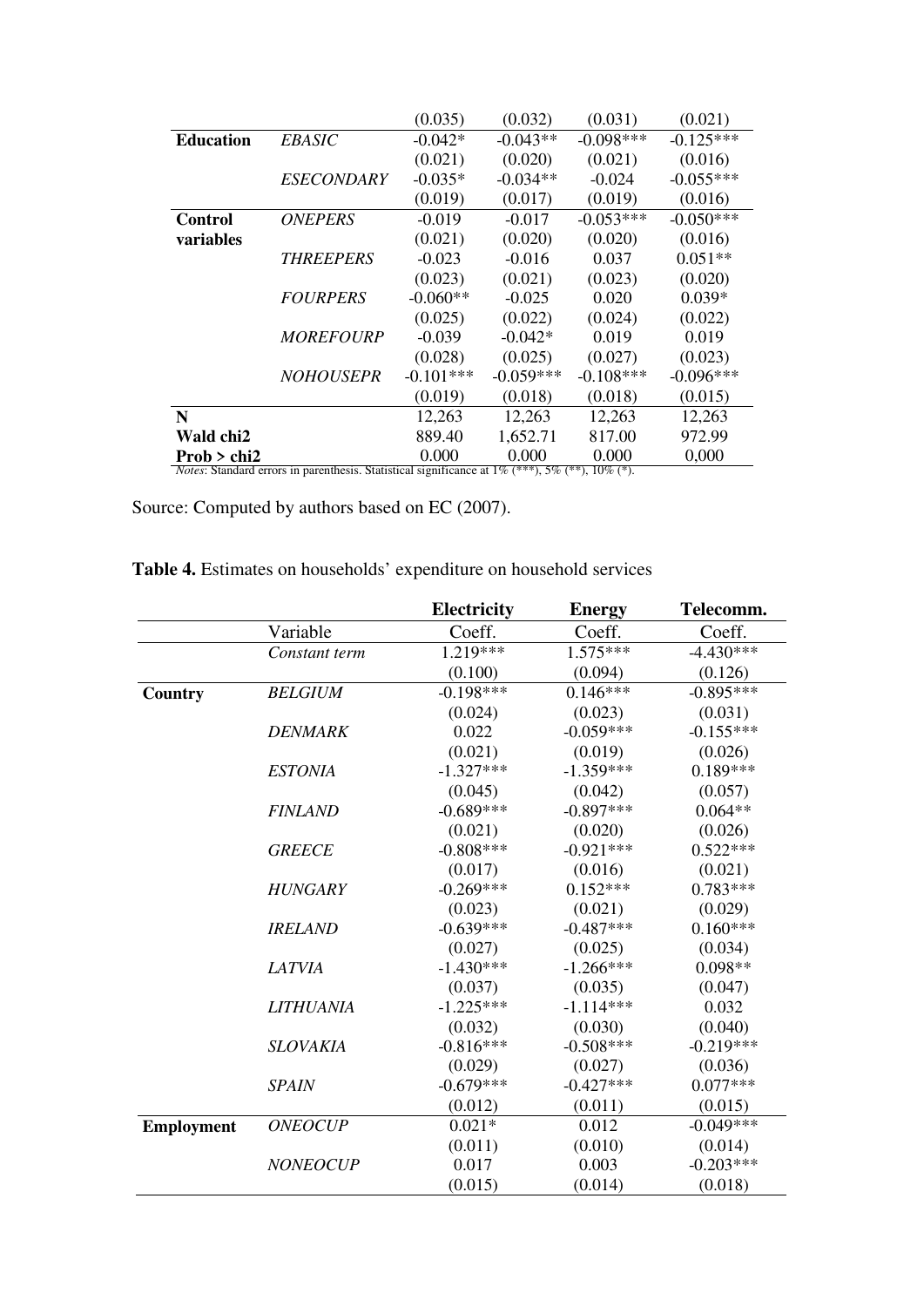| Age                                          | RP LESS35            | $-0.150***$ | $-0.152***$ | $0.101***$  |
|----------------------------------------------|----------------------|-------------|-------------|-------------|
|                                              |                      | (0.013)     | (0.012)     | (0.016)     |
|                                              | <b>RP FROM50TO64</b> | $0.125***$  | $0.125***$  | $0.109***$  |
|                                              |                      | (0.011)     | (0.011)     | (0.014)     |
|                                              | <b>RP FROM65TO74</b> | $0.140***$  | $0.166***$  | $0.090***$  |
|                                              |                      | (0.016)     | (0.015)     | (0.021)     |
|                                              | <b>RP MORE74</b>     | $0.122***$  | $0.178***$  | $0.071***$  |
|                                              |                      | (0.018)     | (0.016)     | (0.022)     |
| <b>Education</b>                             | <b>RP EBASIC</b>     | $0.025**$   | $0.029**$   | $-0.175***$ |
|                                              |                      | (0.012)     | (0.011)     | (0.015)     |
|                                              | <b>RP ESECONDARY</b> | $0.025**$   | $0.036***$  | $-0.031**$  |
|                                              |                      | (0.012)     | (0.011)     | (0.015)     |
| <b>Control</b>                               | <b>NMEMBERS</b>      | $0.456***$  | $0.431***$  | $0.604***$  |
| <b>Variables</b>                             |                      | (0.010)     | (0.009)     | (0.013)     |
|                                              | <i>NMEMBERS2</i>     | $-0.030***$ | $-0.028***$ | $-0.041***$ |
|                                              |                      | (0.001)     | (0.001)     | (0.002)     |
|                                              | <b>NOHOUSEPR</b>     | $-0.316***$ | $-0.268***$ | $-0.001$    |
|                                              |                      | (0.010)     | (0.009)     | (0.013)     |
|                                              | <i>InSPENDEQ</i>     | $0.456***$  | $0.443***$  | 1.003***    |
|                                              |                      | (0.009)     | (0.009)     | (0.012)     |
| N                                            |                      | 71,124      | 71,124      | 71,124      |
| F                                            |                      | 1,221.66    | 1,216.69    | 1,266.59    |
| Prob > F<br>Netes: PD means reference person | <b>Ctondord</b>      | 0.000       | 0.000       | 0,000       |

ans reference person. Standard errors in parenthesis. Statistical significance at  $1\%$  (\*\*\*),  $5\%$  (\*\*),  $10\%$  (\*).

Source: computed by authors based on EUROSTAT (2011).

*Education*. Consumers with basic levels of education are less satisfied with prices of all the services under analysis when compared to consumers with higher education. However, the "satisfaction gap" is much larger between consumers with basic education and the most educated in the cases of telephone and telecommunications prices (the less-educated have a -9.8% and -12.5% probability of being satisfied, respectively), whereas for electricity and energy prices, this gap among the less and more educated, is -4.2% and -4.3%, respectively. Regarding expenditure, consumers with basic education spend slightly *more* on electricity and energy (+2.5% and +2.9%, respectively) than their counterparts, whilst they spend much *less* on telecommunications (-17.5%). Contrasting this data on telecommunications, we observe that the difficulties experienced by the less-educated, reflected in markedly lower satisfaction levels, are translated into a reduced participation in these markets. As for why this might be so, it is possible that market complexity, such as product packages and associated contracts, may act as a deterrent for these consumers. On the other hand, less marked, but still lower satisfaction levels for energy translate into higher expenditure: intuitively, this could be explained by poor decisions taken by these consumers as regards energysaving strategies.

*Employment status*. Consumers who are not employed are associated with lower satisfaction with both telephone and telecommunications prices (-4.5%) and also with energy prices (-3.1%), though results obtained considering electricity alone are not significant. Turning to RP, households with no employed members spend *much less* on telecommunications (-20.3%) than the category of reference. So, consumers who are not employed exhibit particular difficulties in telecommunications markets, reflected in their lower satisfaction, which may be leading them to restrict their participation in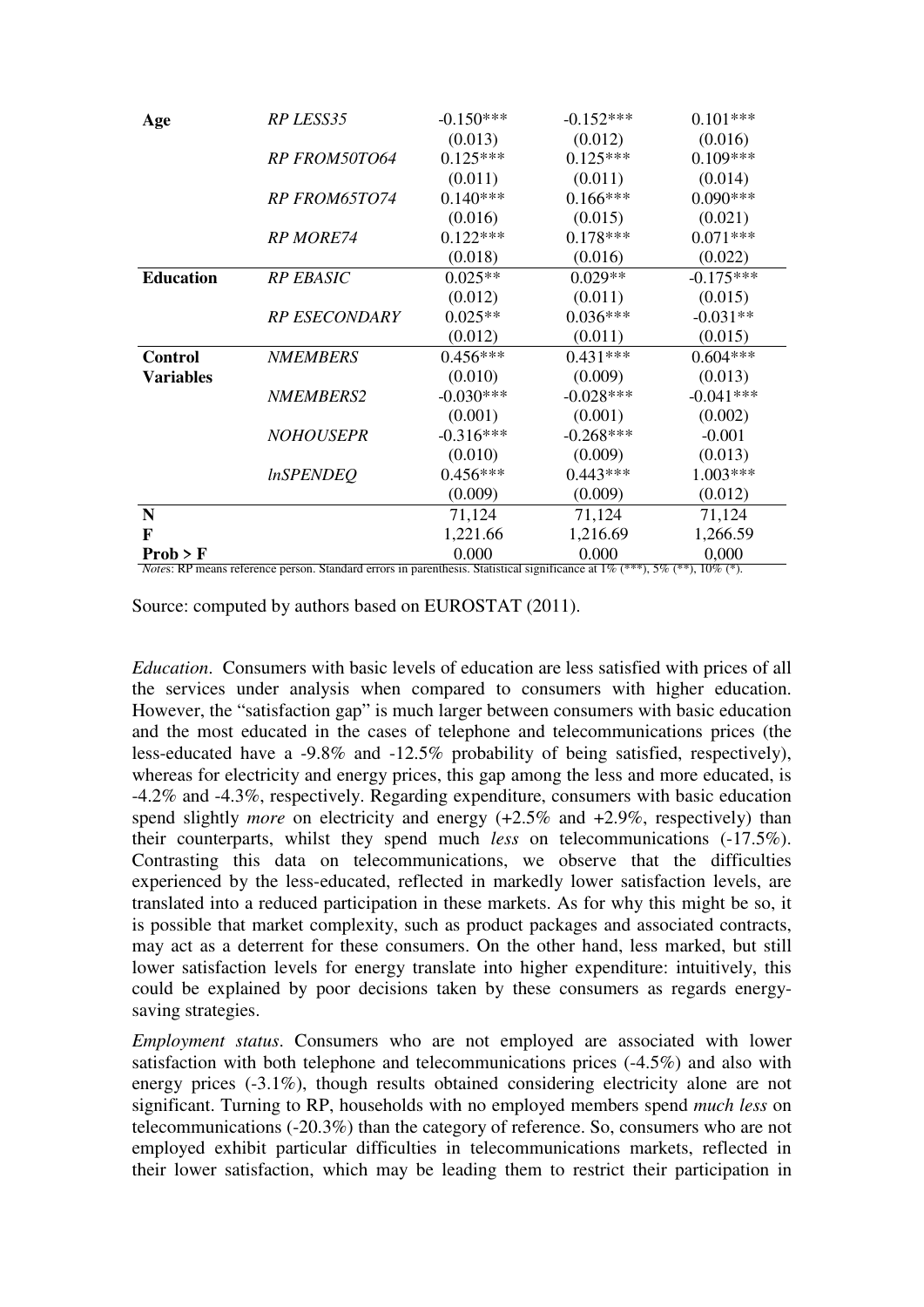these markets. It is important to note that this creates a vicious circle for this group, since they may require fast and reliable telecommunications services in the quest to find employment. As for energy, those not employed spend similar amounts to their peers: we could surmise that their lower satisfaction could be either an inconsistency or that they are paying higher unit cost than their peers, whilst restricting their consumption.

*Age*. Consumers over 64 and, particularly, those over 74, express *much lower* satisfaction with the price of the category telephone  $(-6.1\%$  and  $-10.9\%$  for these groups, respectively): this is sharper still for telecommunications (-11% and -14.7%, respectively). As regards expenditure on telecommunications, those between 65 and 74, and the over 74s, spend *more* (respectively, +9% and +7.1%) than consumers between the ages of 35 and 49. Higher expenditure, coupled with expressed lower satisfaction, suggest that this group of consumers face particular difficulties in these markets and that they are taking poorer consumption decisions (for instance, they may be paying a higher unit price), when compared with consumers between 35 and 49. To illustrate, it is possible that consumers in this category are more likely to demonstrate inertia *vis-à-vis* new telecommunications services, using, for instance, a fixed phone to call a cellular one, and may not consider using newer, cheaper communications technologies provided through the internet. Interestingly, though the over 65s express less satisfaction than consumers between 50 and 64, expenditure by both groups is similar. Either the results here are inconsistent, or, they may be because the over 65s take poorer market decisions, such as paying more for a more restricted range of services. In the case of energy services, age does not appear to influence price satisfaction, so we surmise that differences observed in expenditure are due to consumption and lifestyle preferences.

With respect to other socio-economic characteristics, price satisfaction with telecommunications is lower in households with one member. Additionally, price satisfaction with both energy and telecommunications services is lower among those who do not own their home. Finally, income elasticity is observed to be much lower for electricity and energy than for telecommunications.

The estimations offer other interesting results derived from country differences. Isolating the effects of the socio-economic categories, there are greater differences in expenditure in energy than on telecommunications. This implies that, whilst the differences detected previously as regards consumers' socio-economic background are more important in the telecommunications than in the energy services sector, country differences affect expenditure on energy more than on telecommunications. Moreover, examining country effects on expenditure and satisfaction, in the case of energy, there is no relationship, that is, levels of consumer satisfaction in a given country do not seem to be influenced by the relative expenditure in that country in comparison to other countries. However, in the case of telecommunications, there is a slight relationship in that in countries where expenditure is comparatively lower, satisfaction with price tends to be higher. There are several possible explanations for this. One explanation may be that progress towards an integrated market in telecommunications has gone further than in energy: telecommunications has become a more homogeneous market across Europe as regards price and market conditions, whereas energy markets remain fragmented. Another possible, and related, reason could be that consumers in general are more "savvy" as regards information about telecommunications than energy prices, because they have enjoyed a longer period of competition and deregulation in this sector than in the energy sector.

#### **6. Conclusions**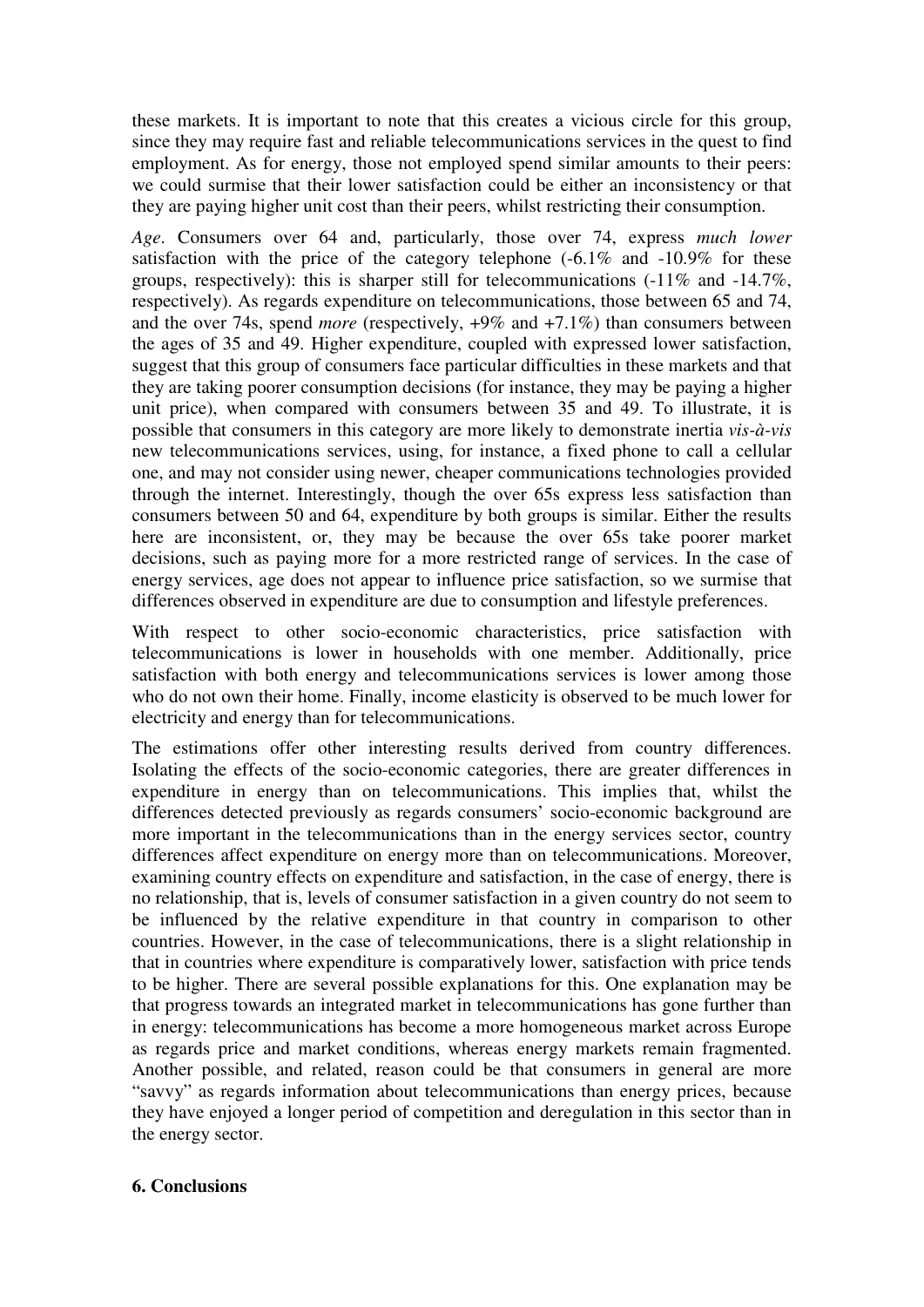When policy-makers implemented far-reaching reform of the utilities from the 1980s, a key justification was that the introduction of competition, deregulation and privatization would inject greater levels of efficiency into these sectors. Consumers would be major beneficiaries since they would receive higher quality services, whilst enjoying lower prices and greater choice (EC 2004). It followed that consumer satisfaction would increase: indeed, many of these reforms were accompanied by the introduction of consumer satisfaction surveys, such as the *Eurobarometer*. However, as survey results were analysed, governments, international organizations and regulators increasingly recognized that consumer satisfaction was not even. Concern grew that lower consumer satisfaction may be associated with particular socio-economic groups, and that not all consumers were in an optimum position to benefit from the changes and potential benefits opened up by utility reform. At the same time, new thinking on utility reform emerged, which argued demand-side approaches could be useful complements to traditional supply-side methods. Moreover, increased attention was focused on the concept of a potentially vulnerable consumer, understood as a multi-dimensional entity, not necessarily addressed adequately by means-testing alone (European Parliament 2012).

Despite these developments, relatively little empirical analysis had been dedicated to establish what precise links may exist between socio-economic characteristics and consumer satisfaction. The aim of this paper was to contribute to this knowledge gap by analysing this relationship for three household utilities across twelve European countries. To do so, SP and RP were contrasted: though combined analysis had been applied to other fields, this had not been used to examine consumer satisfaction with utilities in multiple countries. Hence, this paper constitutes the first study to do so, using EUROSTAT (2011) data and contrasting this with EC (2007). Empirical knowledge on this topic could help to avoid concerns over regulator bias, also explained using insights from Behavioural Economics (Cooper and Kovavic 2012: 56). We examined three major categories which are commonly associated with potentially vulnerable consumers: the elderly, those not employed, and those with a basic level of education. We found significant results for all three categories. As regards education, we found lesser-educated consumers are less satisfied with the prices of all services analysed than their counterparts, though the satisfaction gap is much sharper for telecommunications than energy. Meanwhile, because the less educated spend relatively more on energy and much less on telecommunications than their counterparts, different explanations for their lower satisfaction were offered using concepts of poor decision making and reduced market participation. Those not employed exhibited slightly lower satisfaction as regards energy and telecommunications prices than their counterparts, whilst households with no employed members spent much less on telecommunications than the category of reference, which may be explained by restricted participation in the market, or an under-use of these technologies. One possible explanation is that market complexity may be off-putting to this group of consumers. Regarding age, consumers over 64 and, particularly, those over 74, express sharply lower satisfaction rates with telecommunications than their younger counterparts, whilst they also spend more than consumers between 35 and 49. We surmise consumers over 64 may be more likely to take poorer quality decisions in this market. Age does not seem to influence price satisfaction with energy.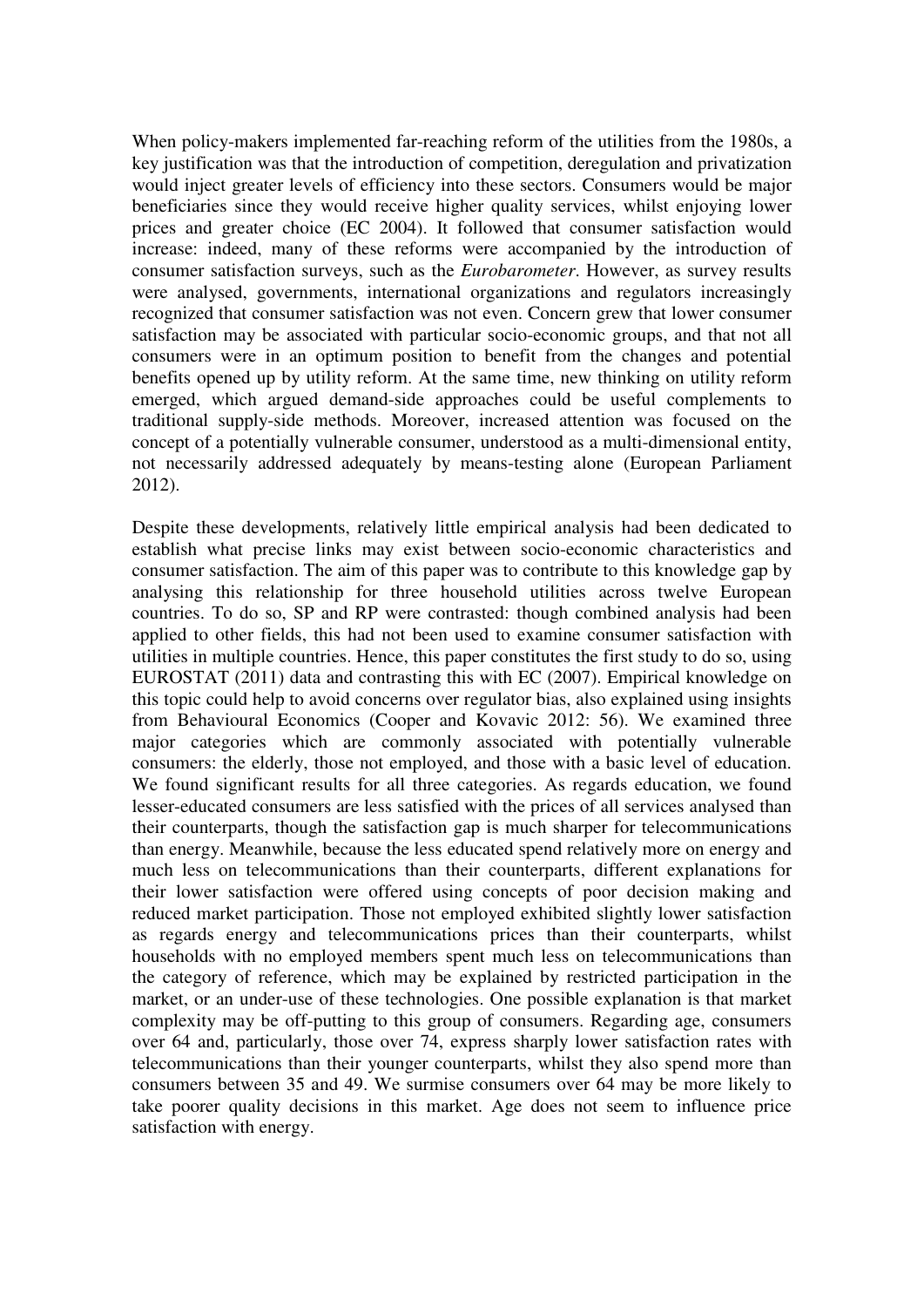This study is important for several reasons. Insights from Behavioural Economics could be mobilized to identify particular socio-economic characteristics of consumers which may be associated with potential consumer vulnerability. However, without testing for the relationship between particular socio-economic variables and satisfaction in a particular market, a regulator is overwhelmed with multiple possibilities potentially requiring regulation. The literature on potential consumer vulnerability includes a range of variables, including age, education, place of residence, disability, ethnic group and so on. Because vulnerability is only "potential", it does not follow that each variable in each market will necessarily need regulatory attention, whilst over-regulation, or disproportionate regulation, are undesirable. Hence, it is of interest to test for the relevance between different socio-economic variables with satisfaction data, to identify whether a relationship exists and, if so, how significant that relationship may be. Evidence found in this study could be used to "rank" priorities for regulators when considering where to introduce demand-side regulation, as results show satisfaction "gaps", and also, the associated expenditure patterns (more or less than peers). Finally, because the publication of household budget surveys and variants of consumer satisfaction surveys can be found around the world, this approach to uncovering relative priorities for demand-side regulation could be conducted relatively easily at the international level, and applied to other fields, most urgently perhaps, financial regulation and consumer satisfaction by socio-economic characteristics.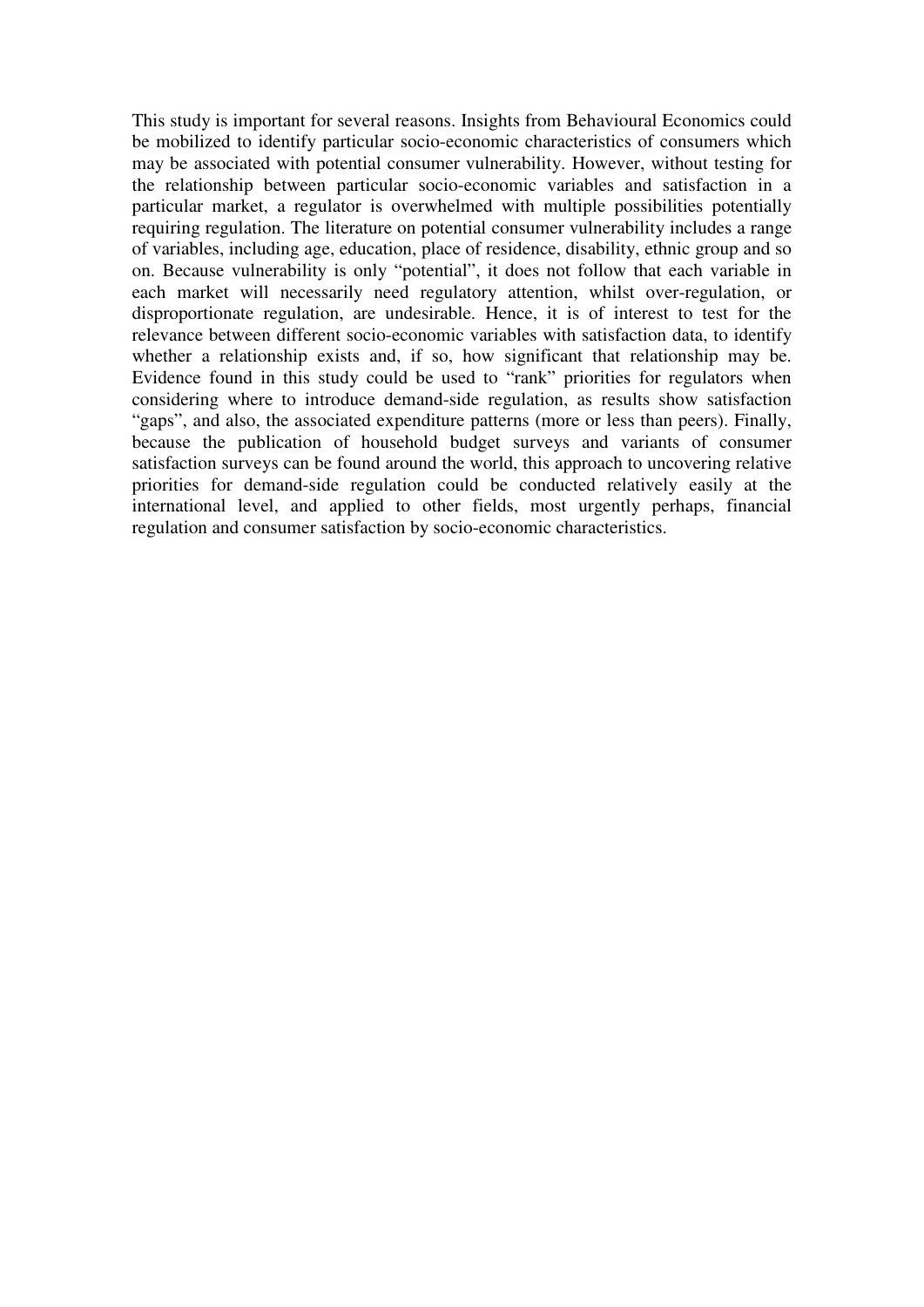#### **References**

Andreasen A. R. and Manning, J. (1990) The dissatisfaction and complaining behavior of vulnerable consumers. *Journal of Consumer Satisfaction*, 3, 12-20.

Armstrong, M. and Sappington, D. (2006) Regulation, competition and liberalization. *Journal of Economic Literature*, XLIV, 325–366.

Australian Government (2007) *Behavioural Economics and Public Policy: Roundtable Proceedings.* Australian Government, Productivity Commission: Melbourne. Last accessed 12 June 2012 at: http://www.pc.gov.au/\_\_data/assets/pdf\_file/0005/79250/behavioural-economics.pdf

Briglauer, W., Schwarz, A. and Zulehner, C. (2011) Is fixed-mobile substitution strong enough to de-regulate fixed voice telephony? Evidence from the Austrian markets. *Journal of Regulatory Economics*, 39, 50-67.

Cardona, M., Schwarz, A., Yurtoglu, B.B. and Zulehner, C. (2009) Demand estimation and market definition for broadband Internet services. *Journal of Regulatory Economics*, 35, 70-95.

Clifton, J., Comín, F. and Díaz-Fuentes, D. (2005) Empowering Europe´s Citizens? On the prospects for the Charter of Services of General Interest. *Public Management Review*, 7 (3), 417-443.

Clifton, J. and Díaz-Fuentes, D. (2010) Evaluating EU policies on public services: a citizens' perspective. *Annals of Public and Cooperative Economics*, 81 (2), 281-311.

Clifton, J., P. Lanthier and H. Schroeter (2011) Regulation and Deregulation of Utilities in the Nineteenth and Twentieth Centuries. *Business History*, 5 (3), 659-672.

Consumer Focus (2010) What´s the deal? http://www.consumerfocus.org.uk/files/2010/10/Whats-the-deal-2010.pdf

Cooper, J. C. and Kovacic, W. E. (2012) Behavioral economics: implications for regulatory behavior. *Journal of Regulatory Economics*, 41 (1), 41-58.

Crew, M. and Kleindorfer, P. R. (2002) Regulatory Economics: Twenty Years of Progress? *Journal of Regulatory Economics*, 21 (1), 5-22.

EC (1997) *Eurobarometer 47.0: L´Europe des Consommateurs*, Brussels: EC.

EC (2000) *Eurobarometer 53.0: Les Européens et les services d´intérêt généraux*, Brussels: EC.

EC (2002) *Eurobarometer 58.0: Consumers´ opinions on Services of General Interest in the EU 15*, Brussels: EC.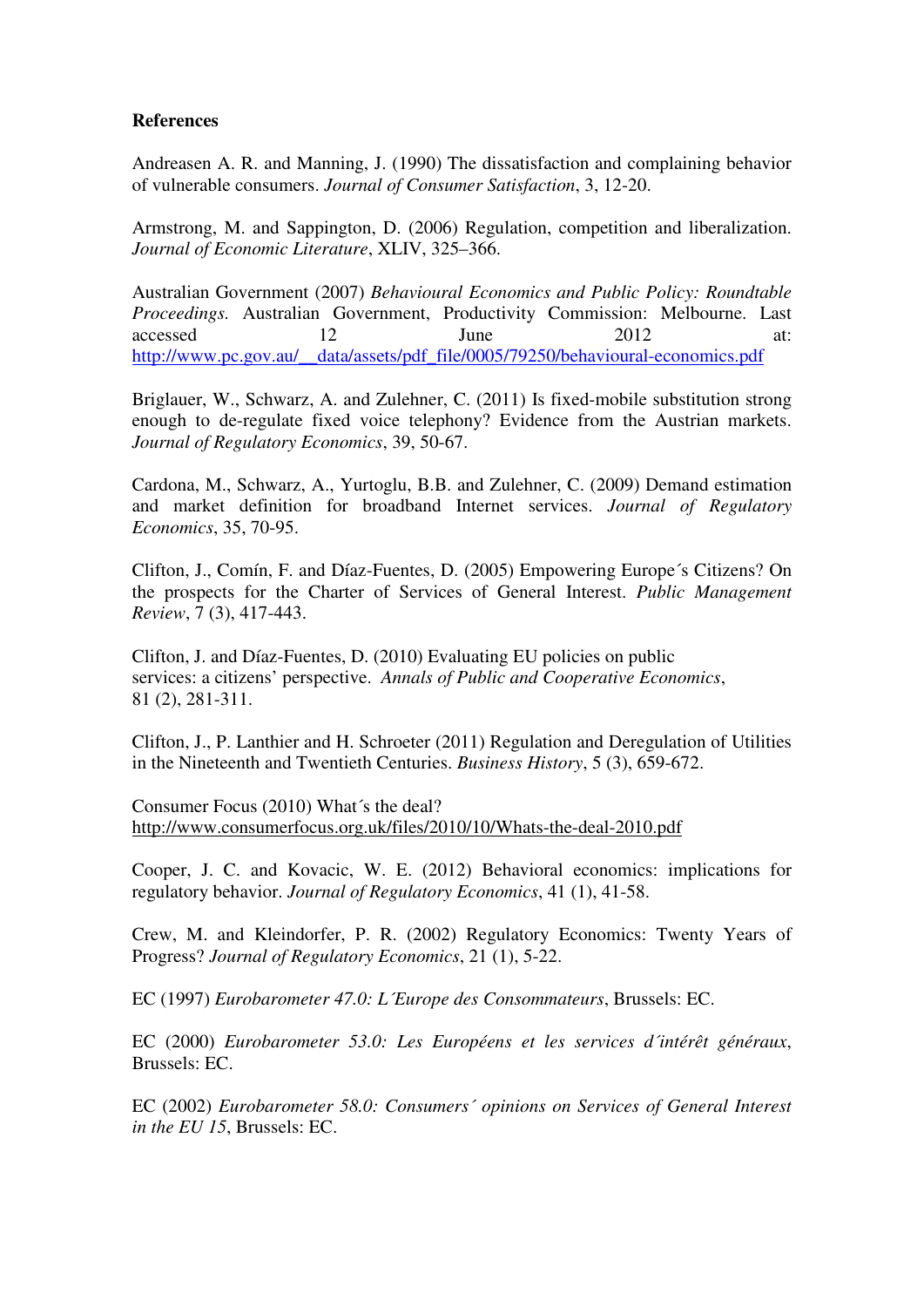EC (2003) *CCEB Eurobarometer: Consumers' opinions on services of general interest in the New Member States*, Brussels: EC.

EC (2004) *EU competition policy and the consumer*, Luxembourg: Office for Official Publications of the European Communities.

EC (2005) *Eurobarometer 62.1: Consumers opinions on Services of General Interest*, Brussels: EC.

EC (2007) *Eurobarometer 65.3: Consumers opinions on Services of General Interest*, Brussels: EC.

EC (2008) *How Can Behavioral Economics Improve Policies Affecting Consumers?* Details and Presentations from the international conference organized by DG Health and Consumer Protection: Brussels. Last accessed 15 June 2012 at: http://ec.europa.eu/consumers/dyna/conference/economics\_en.htm

EC (2010a) *The Monitoring of Consumer Markets in the European Union* http://ec.europa.eu/consumers/strategy/docs/EC\_Market\_Monitoring\_2010\_en.pdf

EC (2010b) *Behavioral Economics, So What: Should Policy Makers Care?* Material from the International Conference organized by DG Health and Consumers, Brussels, November 22. Last accessed on 22 June 2012 at: http://ec.europa.eu/consumers/conferences/behavioural\_economics2/links\_en.htm

EC (2011) *The Monitoring of Consumer Markets in the European Union* http://ec.europa.eu/consumers/strategy/docs/EC\_Market\_Monitoring\_2011\_en.pdf

European Parliament (2012) *On a strategy for strengthening the rights of vulnerable consumers*. (2011/2272(INI)). European Parliament: Brussels.

EUROSTAT (2011) *Household Budget Survey*, Luxembourg: EUROSTAT.

Faruqui, A. and Sergici, S. (2011) Dynamic pricing of electricity in the mid-Atlantic region: econometric results from the Baltimore gas and electric company experiment. *Journal of Regulatory Economics*, 40, 82-109.

Federal Trade Commission (2007) *Behavioral Economics and Consumer Policy*, New Jersey, September 14. Conference materials last accessed 22 June 2012 at: http://www.ftc.gov/be/consumerbehavior/index.shtml

Frey, B. S. And Stutzer (2002) What Can Economists Learn from Happiness Research. *Journal of Economic Literature*, XL, 402-435.

Giulietti, M. Waddams Price, C. and Waterson, M. (2005) Consumer Choice and competition Policy: a study of UK Energy Markets. *The Economic Journal*, 115, 949- 968.

Glass, V. and Stevanova, S.K. (2010) An empirical study of broadband diffusion in rural America. *Journal of Regulatory Economics*, 38, 70-85.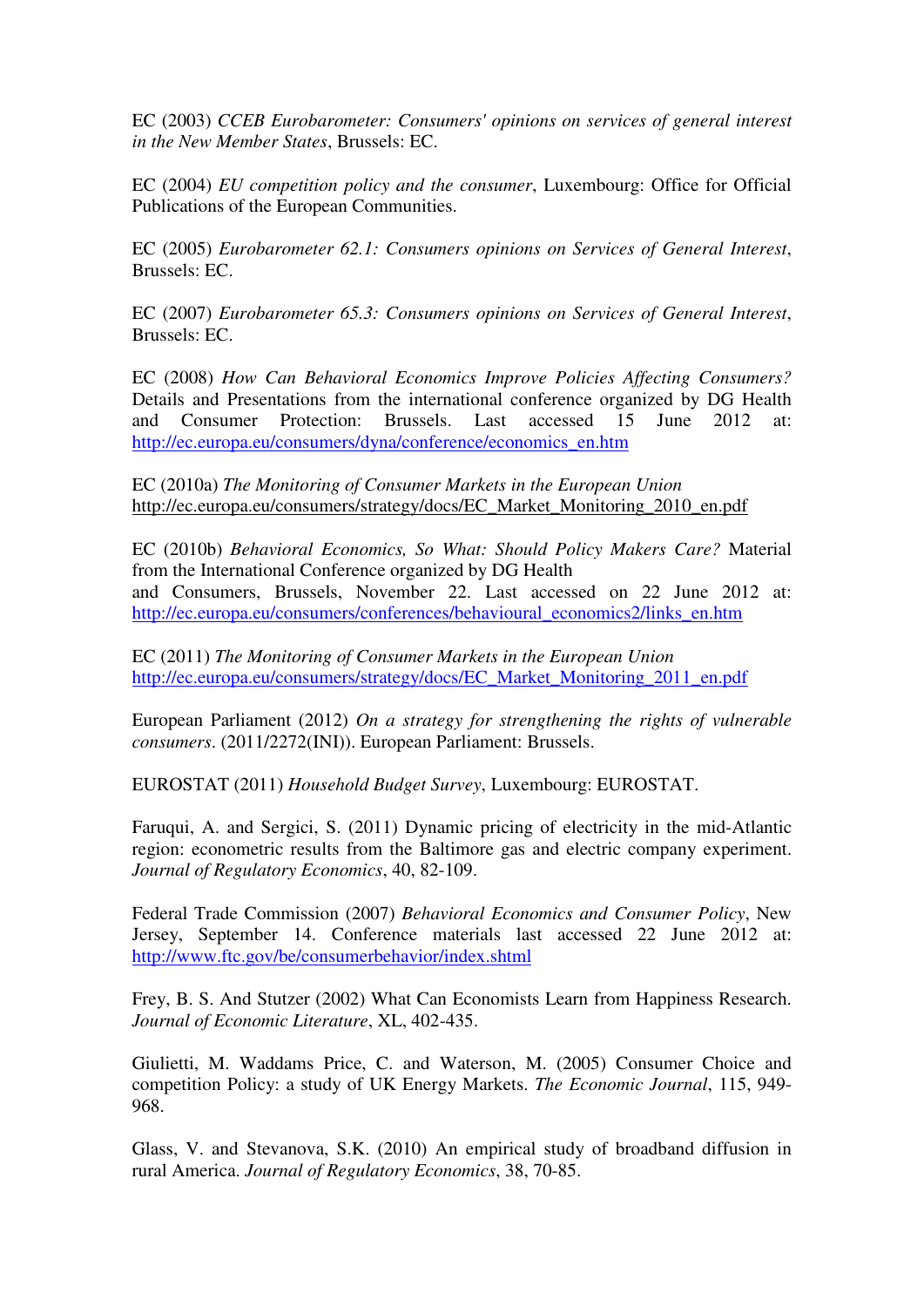Gómez-Lobo, A. (1996) The Welfare Consequences of Tariff Rebalancing in the Domestic Gas Market. *Fiscal Studies*, 17 (4), 49-65.

Hancock, R. and Waddams Price, C. (1996) Competition in the British Domestic Gas Market: Efficiency and Equity. *Fiscal Studies*, 16 (3), 81-105.

Haynes, G. A. (2009) Testing the Boundaries of the Choice Overload Phenomenon: The Effect of Number of Options and Time Pressure on Decision Difficulty and Satisfaction. *Psychology & Marketing*, 26 (3), 204-212.

HMSO (2000) *Utilities Act*, last accessed 16 June 2012 at http://www.legislation.gov.uk/ukpga/2000/27/pdfs/ukpga\_20000027\_en.pdf

Institute for Government (2010) *Mindspace. Influencing behaviour through public policy*, London: Institute for Government, Cabinet Office.

Iyengar, S. S. and Lepper, M. R. (2000) When Choice is Demotivating: Can One Desire Too Much of a Good Thing. *Journal of Personality and Social Psychology*, vol. 79 (6), 995-1006.

Kahneman, D., Slovic, P. and Tversky, A. (1982) *Judgment under uncertainty: heuristics and biases*, Cambridge/New York: Cambridge University Press.

Kahneman, D. and Thaler, R. H. (2006) Anomalies. Utility Maximization and Experienced Utility. *Journal of Economic Perspectives*, 20 (1), 221-234.

Kaserman, D. L. and Mayo, J. W. (1994) Cross-subsidies in Telecommunications: Roadblocks on the Road to More Intelligent Telephone Pricing, *Yale Journal on Regulation*, 119-146.

Mullainathan, S. and Thaler, R. (2000) *Behavioural economics*. Working Paper Series, 00-27. Department of Economics, Massachusetts Institute of Technology.

OECD (2008) *Enhancing Competition in Telecommunications: Protecting and Empowering Consumers*. Paris: OECD.

OECD (2009) *Privatisation in the 21st Century: Recent Experiences of OECD Countries Report on Good Practices*. Paris: OECD.

OECD (2010) *Consumer Policy Toolkit*. Paris: OECD.

OFGEM (2005) *OFGEM´s response to the super-complaint on billing processes made by the gas and electricity consumer council* (Energywatch) http://www.ofgem.gov.uk/Markets/RetMkts/Compet/Documents1/11070-16305.pdf

OFGEM (2012) *Proposals for a new Consumer Vulnerability Strategy*, OFGEM: London, Last accessed 20 February 2013 at: http://www.ofgem.gov.uk/Sustainability/SocAction/Documents1/Proposals%20 for%20a%20new%20Consumer%20Vulnerability%20Strategy.pdf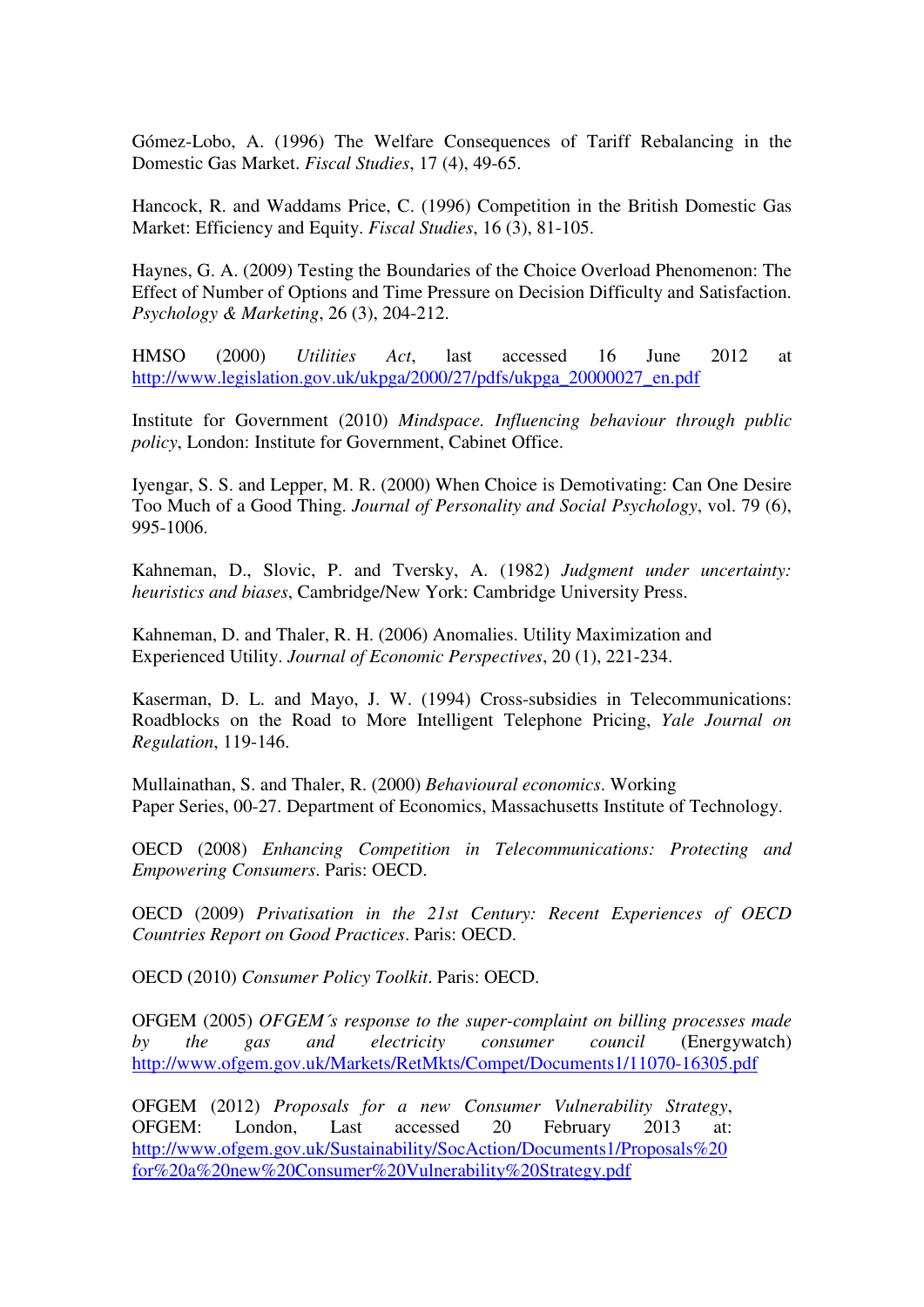OFCOM (2009) *Consumer Bulletin*, http://stakeholders.ofcom.org.uk/binaries/research/consumerbulletins/consumer\_oct09.pdf

Office of Fair Trading (1998) *Vulnerable Consumer Groups: quantification and analysis*. http://www.oft.gov.uk/shared\_oft/reports/consumer\_protection/oft219.pdf

Samuelson, P. A. (1938) A Note on the Pure Theory of Consumer's Behaviour. *Economica*, 5 (17), 61-71.

Stern, J., (2012) *Tackling Consumer Vulnerability*, Consumer Focus, http://www.consumerfocus.org.uk/files/2012/12/Tackling-consumer-vulnerability.pdf

Whitehead, J. C., Pattanayak, S. K., Van Houvten G. L. and Gelso B. R. (2008) Combining revealed and stated preference data to estimate the nonmarket value of ecological services: an assessment of the state of the service. *Journal of Economic Surveys*, 22(5), 872–908.

Wilson, C. M. and Waddams Price, C. (2010) Do Consumers Switch to the Best Supplier? *Oxford Economic Papers*, 62, 647-668.

| Country         |                      | Sample size         | Population size, |
|-----------------|----------------------|---------------------|------------------|
|                 | <b>Eurobarometer</b> | <b>EUROSTAT HBS</b> | thousands (2006) |
| <b>Belgium</b>  | 1,057                | 3,550               | 10,511           |
| <b>Denmark</b>  | 1,021                | 2,447               | 5,427            |
| <b>Estonia</b>  | 1,000                | 3,432               | 1,345            |
| <b>France</b>   | 1,034                | 10,240              | 63,230           |
| <b>Finland</b>  | 1,013                | 4,007               | 5,256            |
| Greece          | 1,000                | 6,555               | 11,125           |
| <b>Hungary</b>  | 1,002                | 9,058               | 10,077           |
| <b>Ireland</b>  | 1,000                | 6,884               | 4,208            |
| Latvia          | 1,002                | 3,774               | 2,295            |
| Lithuania       | 1,025                | 7,586               | 3,403            |
| <b>Slovakia</b> | 1,103                | 4,710               | 5,389            |
| <b>Spain</b>    | 1,006                | 8,881               | 43,758           |
| <b>TOTAL</b>    | 12,263               | 71,124              | 166,024          |

**Annex 1.** Sample size and population of the countries included in the analysis.

*Source*: *EC* (2007) and *EUROSTAT* (2011).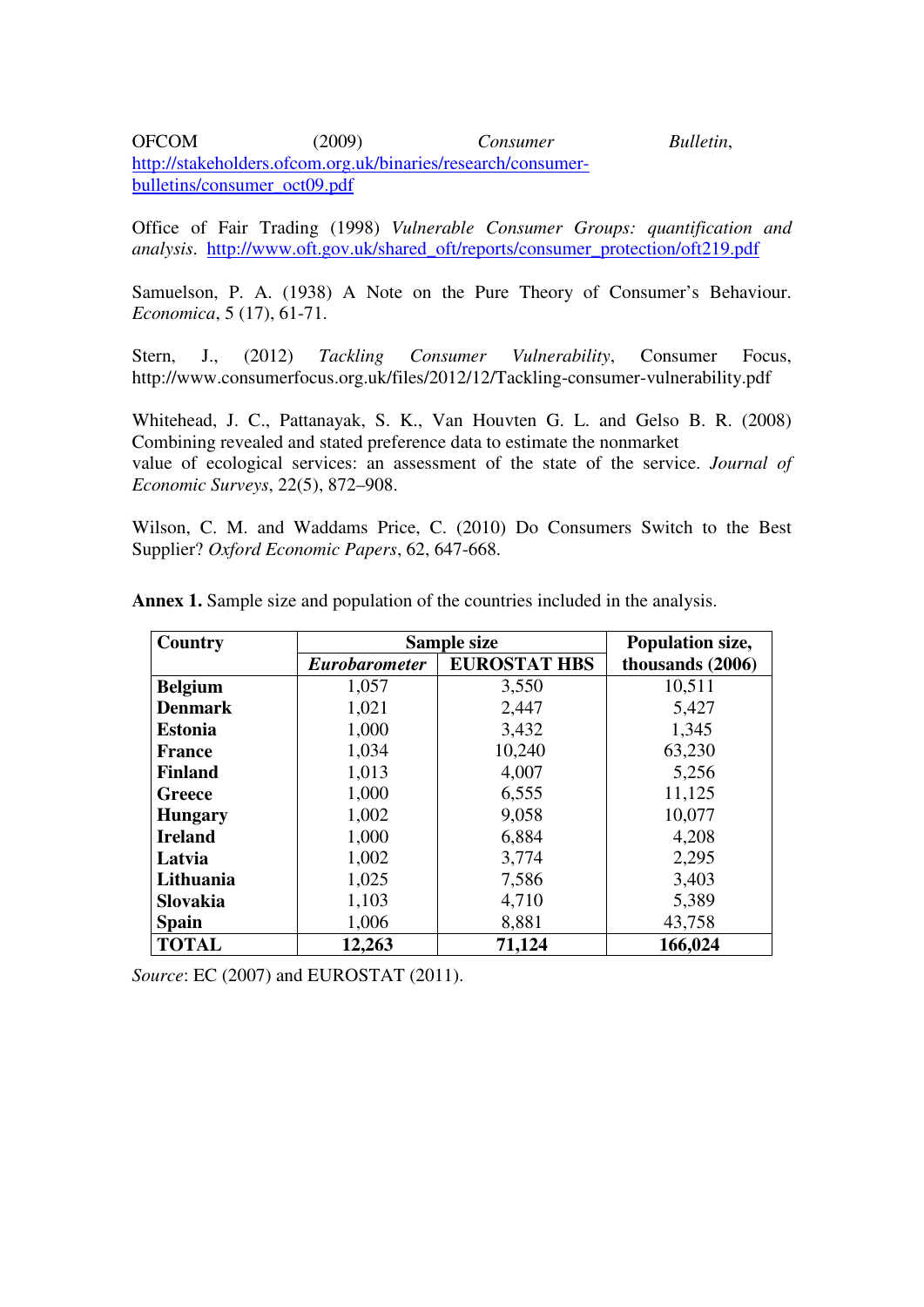|                   |                  | <b>Energy</b> | <b>Telephone</b> | Telecomm.   |
|-------------------|------------------|---------------|------------------|-------------|
|                   | Variable         | Coeff.        | Coeff.           | Coeff.      |
| Country           | <b>BELGIUM</b>   | $0.437***$    | $0.520***$       | $0.443***$  |
|                   |                  | (0.054)       | (0.053)          | (0.050)     |
|                   | <b>DENMARK</b>   | $0.079*$      | $0.687***$       | $0.592***$  |
|                   |                  | (0.047)       | (0.053)          | (0.051)     |
|                   | <b>ESTONIA</b>   | $-0.086*$     | $0.130**$        | $-0.076$    |
|                   |                  | (0.051)       | (0.052)          | (0.051)     |
|                   | <b>FINLAND</b>   | $-0.847***$   | $0.100**$        | $0.092**$   |
|                   |                  | (0.050)       | (0.047)          | (0.045)     |
|                   | <b>GREECE</b>    | $0.175***$    | $0.726***$       | $0.381***$  |
|                   |                  | (0.047)       | (0.055)          | (0.048)     |
|                   | <b>HUNGARY</b>   | $0.281***$    | $0.306***$       | 0.019       |
|                   |                  | (0.057)       | (0.054)          | (0.050)     |
|                   | <b>IRELAND</b>   | $-0.135**$    | $0.395***$       | $0.118**$   |
|                   |                  | (0.052)       | (0.054)          | (0.051)     |
|                   | LATVIA           | $0.127**$     | $-0.098*$        | $-0.317***$ |
|                   |                  | (0.052)       | (0.051)          | (0.051)     |
|                   | <b>LITHUANIA</b> | 0.898***      | $0.482***$       | $0.336***$  |
|                   |                  | (0.054)       | (0.053)          | (0.052)     |
|                   | <b>SLOVAKIA</b>  | $0.765***$    | $0.566***$       | $0.089*$    |
|                   |                  | (0.060)       | (0.056)          | (0.050)     |
|                   | <b>SPAIN</b>     | $0.392***$    | $0.335***$       | $0.223***$  |
|                   |                  | (0.058)       | (0.059)          | (0.057)     |
| <b>Employment</b> | <b>NOOCUP</b>    | $-0.081*$     | $-0.112**$       | $-0.124***$ |

**Annex 2.** Estimates from ordered probit models on satisfaction with the price of services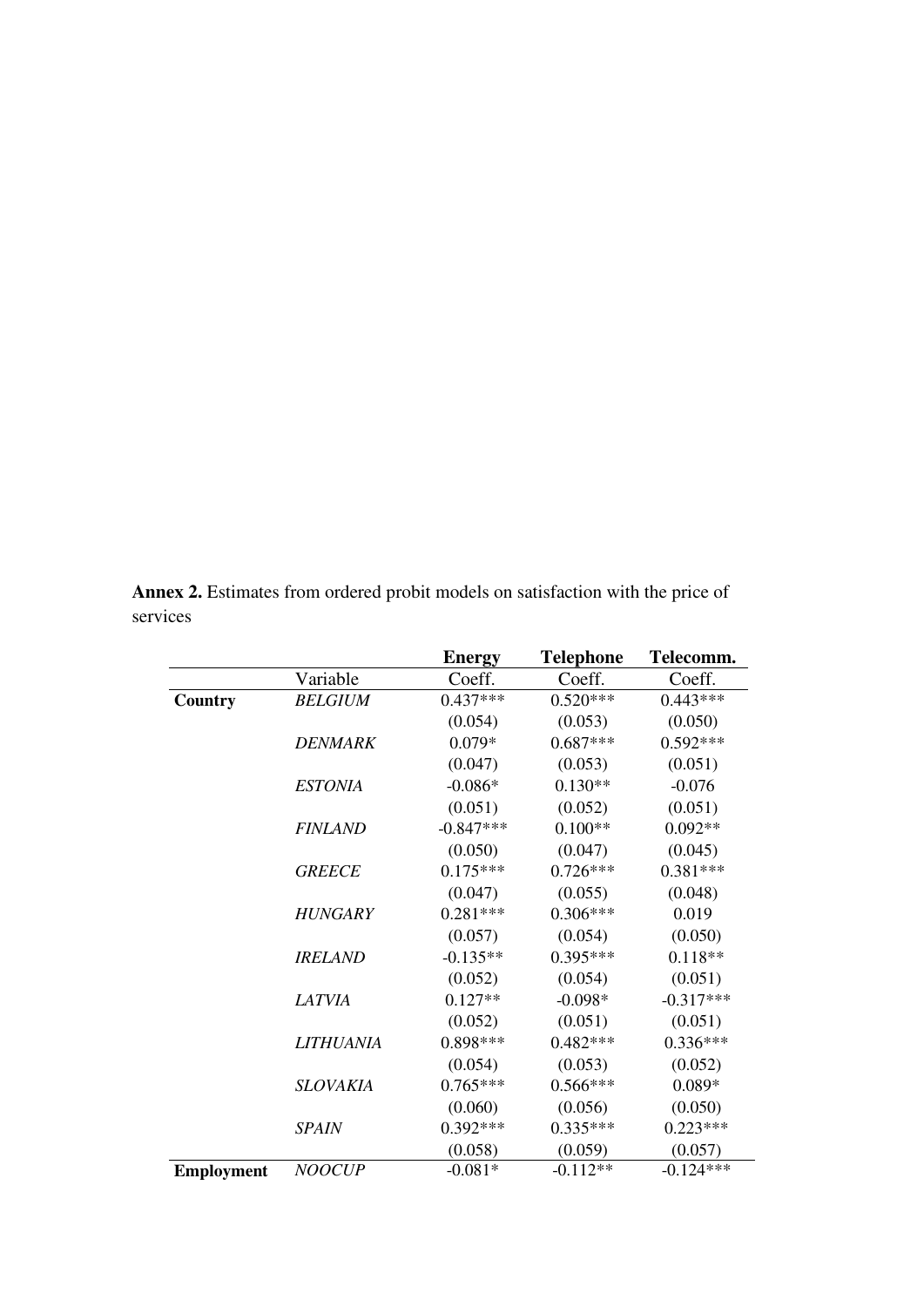|                  |                   | (0.043)     | (0.044)     | (0.042)     |
|------------------|-------------------|-------------|-------------|-------------|
| Age              | <i>LESS35</i>     | 0.026       | $0.116**$   | $0.192***$  |
|                  |                   | (0.050)     | (0.053)     | (0.051)     |
|                  | FROM50TO64        | $-0.041$    | 0.007       | $-0.064$    |
|                  |                   | (0.055)     | (0.059)     | (0.055)     |
|                  | <b>FROM65TO74</b> | $-0.049$    | $-0.154**$  | $-0.328***$ |
|                  |                   | (0.073)     | (0.074)     | (0.070)     |
|                  | MORE74            | $-0.034$    | $-0.277***$ | $-0.457***$ |
|                  |                   | (0.084)     | (0.080)     | (0.074)     |
| <b>Education</b> | <b>EBASIC</b>     | $-0.113**$  | $-0.248***$ | $-0.361***$ |
|                  |                   | (0.052)     | (0.053)     | (0.049)     |
|                  | <b>ESECONDARY</b> | $-0.089**$  | $-0.061$    | $-0.154***$ |
|                  |                   | (0.044)     | (0.047)     | (0.044)     |
| <b>Control</b>   | <b>ONEPERS</b>    | $-0.044$    | $-0.132***$ | $-0.142***$ |
| variables        |                   | (0.051)     | (0.050)     | (0.047)     |
|                  | <b>THREEPERS</b>  | $-0.042$    | 0.093       | $0.138**$   |
|                  |                   | (0.054)     | (0.058)     | (0.055)     |
|                  | <b>FOURPERS</b>   | $-0.065$    | 0.049       | $0.106*$    |
|                  |                   | (0.059)     | (0.060)     | (0.059)     |
|                  | <b>MOREFOURP</b>  | $-0.110*$   | 0.047       | 0.052       |
|                  |                   | (0.066)     | (0.068)     | (0.064)     |
|                  | <b>NOHOUSEPR</b>  | $-0.155***$ | $-0.272***$ | $-0.275***$ |
|                  |                   | (0.047)     | (0.046)     | (0.044)     |
|                  | Cut 1             | $-0,611$    | $-0,791$    | $-1,166$    |
|                  |                   | (0,065)     | (0,070)     | (0,069)     |
|                  | Cut 2             | 0,242       | 0,072       | $-0,406$    |
|                  |                   | (0,065)     | (0,069)     | (0,067)     |
|                  | Cut3              |             |             | 0,306       |
|                  |                   |             |             | (0,066)     |

*Notes*: Standard errors in parenthesis. Statistical significance at 1% (\*\*\*), 5% (\*\*), 10% (\*).

Source: Computed by authors based on EC (2007).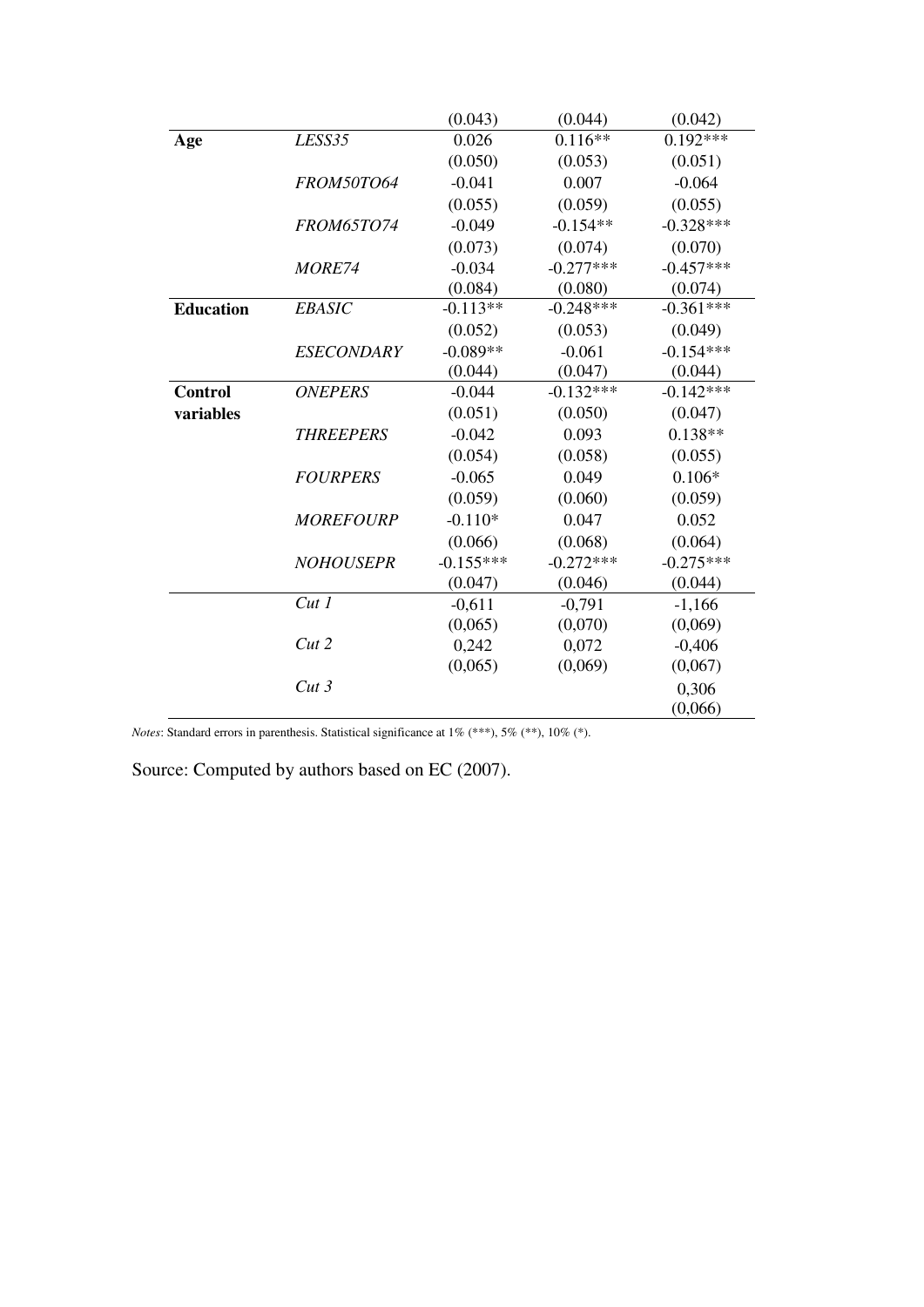| Coeff.<br>Variable<br>$0.345***$<br><b>BELGIUM</b><br>Country<br>(0.060)<br>$0.530***$<br><i><b>DENMARK</b></i><br>(0.064)<br>0.096<br><b>ESTONIA</b><br>(0.062)<br>$-0.662***$<br><i>FINLAND</i><br>(0.060)<br>$0.660***$<br><b>GREECE</b><br>(0.067)<br>0.092<br><b>HUNGARY</b><br>(0.062)<br>0.004<br><i>IRELAND</i><br>(0.061)<br>$0.196***$<br><b>LATVIA</b><br>(0.061)<br>1,010***<br><b>LITHUANIA</b><br>(0.071)<br>$0.467***$<br>SLOVAKIA<br>(0.065)<br>$0.252***$<br><i>SPAIN</i><br>(0.063)<br>$-0.048$<br><b>NOOCUP</b><br><b>Employment</b><br>(0.050)<br>LESS35<br>0.024<br>Age<br>(0.058)<br>$-0.044$<br><b>FROM50TO64</b><br>(0.064)<br>$-0.030$<br><b>FROM65TO74</b><br>(0.084)<br>$-0.062$<br><i>MORE74</i><br>(0.095)<br><b>Education</b><br><b>EBASIC</b><br>$-0.117**$<br>(0.059)<br>$-0.097*$<br><b>ESECONDARY</b><br>(0.052)<br><b>Control</b><br><b>ONEPERS</b><br>$-0.053$<br>variables<br>(0.059)<br>$-0.065$<br><b>THREEPERS</b><br>(0.063)<br>$-0.164**$<br><b>FOURPERS</b><br>(0.066)<br>$-0.108$<br><b>MOREFOURP</b> |  | Electricity |
|---------------------------------------------------------------------------------------------------------------------------------------------------------------------------------------------------------------------------------------------------------------------------------------------------------------------------------------------------------------------------------------------------------------------------------------------------------------------------------------------------------------------------------------------------------------------------------------------------------------------------------------------------------------------------------------------------------------------------------------------------------------------------------------------------------------------------------------------------------------------------------------------------------------------------------------------------------------------------------------------------------------------------------------------------|--|-------------|
|                                                                                                                                                                                                                                                                                                                                                                                                                                                                                                                                                                                                                                                                                                                                                                                                                                                                                                                                                                                                                                                   |  |             |
|                                                                                                                                                                                                                                                                                                                                                                                                                                                                                                                                                                                                                                                                                                                                                                                                                                                                                                                                                                                                                                                   |  |             |
|                                                                                                                                                                                                                                                                                                                                                                                                                                                                                                                                                                                                                                                                                                                                                                                                                                                                                                                                                                                                                                                   |  |             |
|                                                                                                                                                                                                                                                                                                                                                                                                                                                                                                                                                                                                                                                                                                                                                                                                                                                                                                                                                                                                                                                   |  |             |
|                                                                                                                                                                                                                                                                                                                                                                                                                                                                                                                                                                                                                                                                                                                                                                                                                                                                                                                                                                                                                                                   |  |             |
|                                                                                                                                                                                                                                                                                                                                                                                                                                                                                                                                                                                                                                                                                                                                                                                                                                                                                                                                                                                                                                                   |  |             |
|                                                                                                                                                                                                                                                                                                                                                                                                                                                                                                                                                                                                                                                                                                                                                                                                                                                                                                                                                                                                                                                   |  |             |
|                                                                                                                                                                                                                                                                                                                                                                                                                                                                                                                                                                                                                                                                                                                                                                                                                                                                                                                                                                                                                                                   |  |             |
|                                                                                                                                                                                                                                                                                                                                                                                                                                                                                                                                                                                                                                                                                                                                                                                                                                                                                                                                                                                                                                                   |  |             |
|                                                                                                                                                                                                                                                                                                                                                                                                                                                                                                                                                                                                                                                                                                                                                                                                                                                                                                                                                                                                                                                   |  |             |
|                                                                                                                                                                                                                                                                                                                                                                                                                                                                                                                                                                                                                                                                                                                                                                                                                                                                                                                                                                                                                                                   |  |             |
|                                                                                                                                                                                                                                                                                                                                                                                                                                                                                                                                                                                                                                                                                                                                                                                                                                                                                                                                                                                                                                                   |  |             |
|                                                                                                                                                                                                                                                                                                                                                                                                                                                                                                                                                                                                                                                                                                                                                                                                                                                                                                                                                                                                                                                   |  |             |
|                                                                                                                                                                                                                                                                                                                                                                                                                                                                                                                                                                                                                                                                                                                                                                                                                                                                                                                                                                                                                                                   |  |             |
|                                                                                                                                                                                                                                                                                                                                                                                                                                                                                                                                                                                                                                                                                                                                                                                                                                                                                                                                                                                                                                                   |  |             |
|                                                                                                                                                                                                                                                                                                                                                                                                                                                                                                                                                                                                                                                                                                                                                                                                                                                                                                                                                                                                                                                   |  |             |
|                                                                                                                                                                                                                                                                                                                                                                                                                                                                                                                                                                                                                                                                                                                                                                                                                                                                                                                                                                                                                                                   |  |             |
|                                                                                                                                                                                                                                                                                                                                                                                                                                                                                                                                                                                                                                                                                                                                                                                                                                                                                                                                                                                                                                                   |  |             |
|                                                                                                                                                                                                                                                                                                                                                                                                                                                                                                                                                                                                                                                                                                                                                                                                                                                                                                                                                                                                                                                   |  |             |
|                                                                                                                                                                                                                                                                                                                                                                                                                                                                                                                                                                                                                                                                                                                                                                                                                                                                                                                                                                                                                                                   |  |             |
|                                                                                                                                                                                                                                                                                                                                                                                                                                                                                                                                                                                                                                                                                                                                                                                                                                                                                                                                                                                                                                                   |  |             |
|                                                                                                                                                                                                                                                                                                                                                                                                                                                                                                                                                                                                                                                                                                                                                                                                                                                                                                                                                                                                                                                   |  |             |
|                                                                                                                                                                                                                                                                                                                                                                                                                                                                                                                                                                                                                                                                                                                                                                                                                                                                                                                                                                                                                                                   |  |             |
|                                                                                                                                                                                                                                                                                                                                                                                                                                                                                                                                                                                                                                                                                                                                                                                                                                                                                                                                                                                                                                                   |  |             |
|                                                                                                                                                                                                                                                                                                                                                                                                                                                                                                                                                                                                                                                                                                                                                                                                                                                                                                                                                                                                                                                   |  |             |
|                                                                                                                                                                                                                                                                                                                                                                                                                                                                                                                                                                                                                                                                                                                                                                                                                                                                                                                                                                                                                                                   |  |             |
|                                                                                                                                                                                                                                                                                                                                                                                                                                                                                                                                                                                                                                                                                                                                                                                                                                                                                                                                                                                                                                                   |  |             |
|                                                                                                                                                                                                                                                                                                                                                                                                                                                                                                                                                                                                                                                                                                                                                                                                                                                                                                                                                                                                                                                   |  |             |
|                                                                                                                                                                                                                                                                                                                                                                                                                                                                                                                                                                                                                                                                                                                                                                                                                                                                                                                                                                                                                                                   |  |             |
|                                                                                                                                                                                                                                                                                                                                                                                                                                                                                                                                                                                                                                                                                                                                                                                                                                                                                                                                                                                                                                                   |  |             |
|                                                                                                                                                                                                                                                                                                                                                                                                                                                                                                                                                                                                                                                                                                                                                                                                                                                                                                                                                                                                                                                   |  |             |
|                                                                                                                                                                                                                                                                                                                                                                                                                                                                                                                                                                                                                                                                                                                                                                                                                                                                                                                                                                                                                                                   |  |             |
|                                                                                                                                                                                                                                                                                                                                                                                                                                                                                                                                                                                                                                                                                                                                                                                                                                                                                                                                                                                                                                                   |  |             |
|                                                                                                                                                                                                                                                                                                                                                                                                                                                                                                                                                                                                                                                                                                                                                                                                                                                                                                                                                                                                                                                   |  |             |
|                                                                                                                                                                                                                                                                                                                                                                                                                                                                                                                                                                                                                                                                                                                                                                                                                                                                                                                                                                                                                                                   |  |             |
|                                                                                                                                                                                                                                                                                                                                                                                                                                                                                                                                                                                                                                                                                                                                                                                                                                                                                                                                                                                                                                                   |  |             |
|                                                                                                                                                                                                                                                                                                                                                                                                                                                                                                                                                                                                                                                                                                                                                                                                                                                                                                                                                                                                                                                   |  |             |
|                                                                                                                                                                                                                                                                                                                                                                                                                                                                                                                                                                                                                                                                                                                                                                                                                                                                                                                                                                                                                                                   |  |             |
|                                                                                                                                                                                                                                                                                                                                                                                                                                                                                                                                                                                                                                                                                                                                                                                                                                                                                                                                                                                                                                                   |  |             |
|                                                                                                                                                                                                                                                                                                                                                                                                                                                                                                                                                                                                                                                                                                                                                                                                                                                                                                                                                                                                                                                   |  |             |
|                                                                                                                                                                                                                                                                                                                                                                                                                                                                                                                                                                                                                                                                                                                                                                                                                                                                                                                                                                                                                                                   |  |             |
|                                                                                                                                                                                                                                                                                                                                                                                                                                                                                                                                                                                                                                                                                                                                                                                                                                                                                                                                                                                                                                                   |  |             |
|                                                                                                                                                                                                                                                                                                                                                                                                                                                                                                                                                                                                                                                                                                                                                                                                                                                                                                                                                                                                                                                   |  |             |
|                                                                                                                                                                                                                                                                                                                                                                                                                                                                                                                                                                                                                                                                                                                                                                                                                                                                                                                                                                                                                                                   |  |             |
|                                                                                                                                                                                                                                                                                                                                                                                                                                                                                                                                                                                                                                                                                                                                                                                                                                                                                                                                                                                                                                                   |  |             |
|                                                                                                                                                                                                                                                                                                                                                                                                                                                                                                                                                                                                                                                                                                                                                                                                                                                                                                                                                                                                                                                   |  | (0.076)     |
| $-0.277***$<br><b>NOHOUSEPR</b>                                                                                                                                                                                                                                                                                                                                                                                                                                                                                                                                                                                                                                                                                                                                                                                                                                                                                                                                                                                                                   |  |             |

**Annex 3.** Estimates from a binary probit model on satisfaction with the price of the service